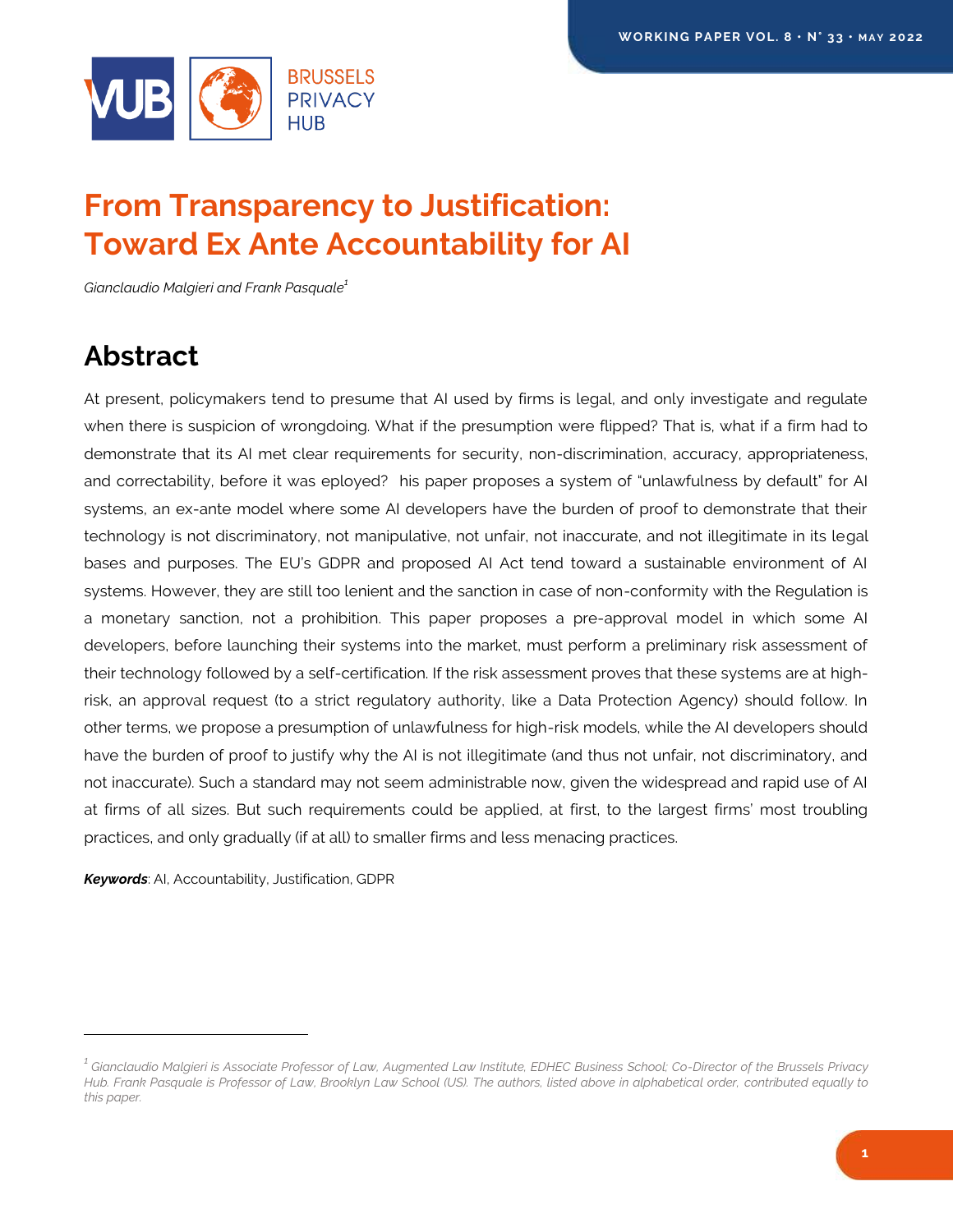

## **Contents**

| $\mathbf{1}$   |     |  |  |
|----------------|-----|--|--|
| $\overline{c}$ |     |  |  |
|                | 2.1 |  |  |
|                | 2.2 |  |  |
| 3              |     |  |  |
|                | 3.1 |  |  |
|                | 3.2 |  |  |
|                | 3.3 |  |  |
|                | 3.4 |  |  |
| $\overline{4}$ |     |  |  |
|                | 4.1 |  |  |
|                | 4.2 |  |  |
|                | 4.3 |  |  |
| 5              |     |  |  |

The Brussels Privacy Hub Working Papers are intended to circulate research in progress for comment and discussion. Available at www.brusselsprivacyhub.org/publications.html ISSN N° 2565-9979. This version is for academic use only. This is a first draft working paper; the final version to be published in Computer Law & Security Review, for the forthcoming special issue on «EU Data legislative revolution: the ethical issues that still remain».

Disclaimer Reproduction and translation for non-commercial purposes are authorized, provided the source is acknowledged and the publisher is given prior notice and sent a copy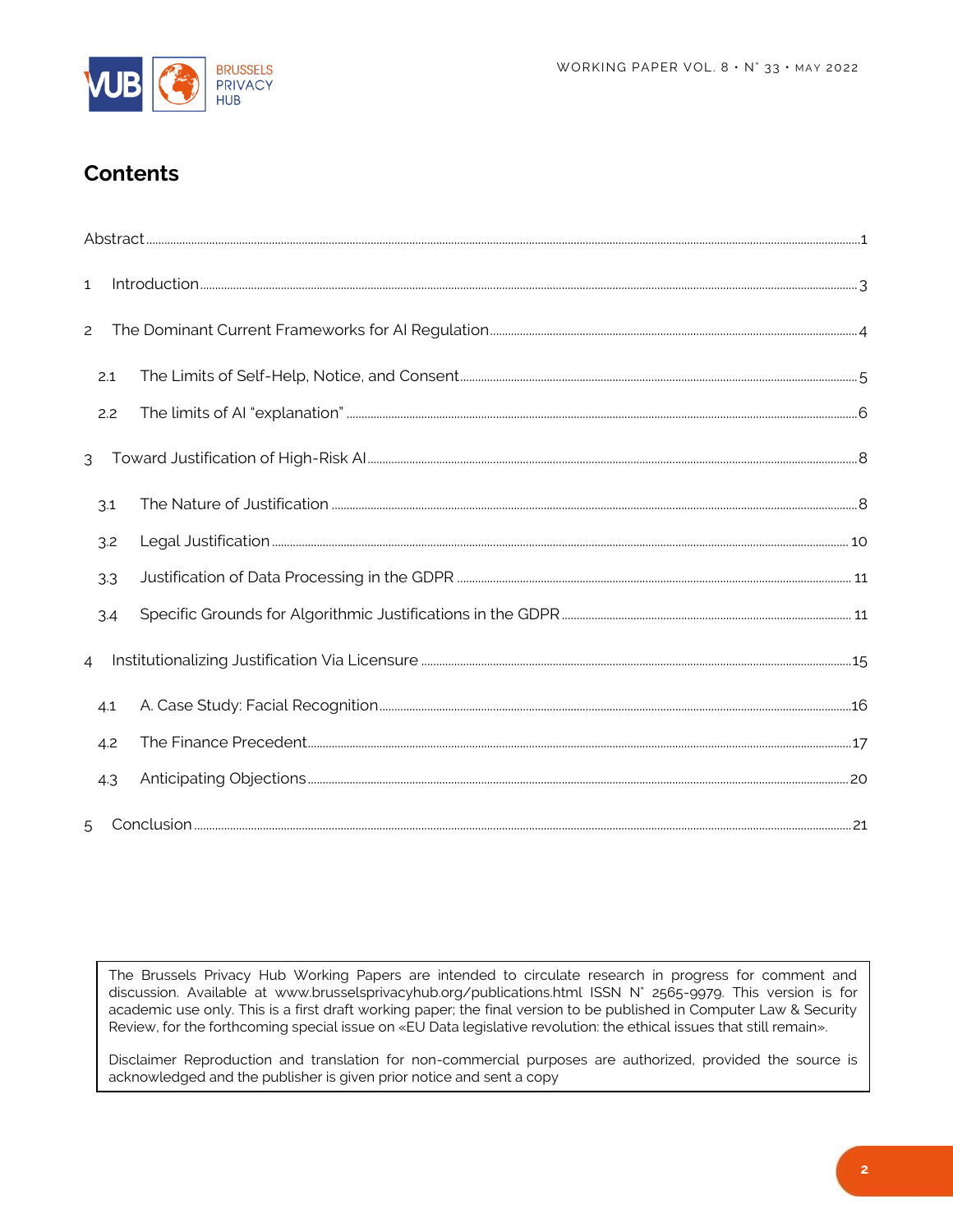

#### <span id="page-2-0"></span>**1 Introduction**

 $\overline{a}$ 

Those regulating artificial intelligence (AI) face a crisis of overwork and under-resourcing. Enforcement of relevant laws is too often belated if it comes at all. Massive firms face fines for AI misuse that are the economic equivalent of a parking ticket. Moreover, thanks to the well-recognized "black box" problem, identifiable AI abuses are only the tip of an iceberg of problems.<sup>2</sup> Even the most diligent regulators and civil society groups have little idea of the full scope and intensity of AI use at leading firms, given the triple barriers of trade secrecy, nondisclosure agreements, and technical complexity now effectively hiding their actions from public scrutiny. This crisis is likely to continue unless there is a fundamental shift in the way we regulate AI.

At present, policymakers tend to presume AI use at firms is legal, and only investigate and regulate when there is suspicion of wrongdoing. What if the presumption were flipped? That is, what if a firm had to certify that its AI met clear requirements for security, nondiscrimination, accuracy, appropriateness, and correctability, before it collected, analyzed, or used data?<sup>3</sup> Such a standard may not seem administrable now, given the widespread and rapid use of AI at firms of all sizes. But such requirements could be applied, at first, to the largest firms' most troubling practices, and only gradually (if at all) to smaller ones and less menacing applications of AI. For example, would it really be troubling to require firms to demonstrate basic practices of fairness, accuracy, and validity, once they have used an AI system in use by over 1 million people?<sup>4</sup> Scholars have argued that certain data practices should not be permitted at all.<sup>5</sup> Rather than expecting underfunded, understaffed regulators to overcome the monumental administrative and black box problems mentioned above, responsibility could be built into the structure of data-driven industries via licensure schemes that require certain standards to be met before large scale data practices expand even further.<sup>6</sup>

*4 For an overview of what such practices may entail Timnit Gebru and others, 'Datasheets for Datasets' (2021) 64 Communications of the ACM 86; Matthew Zook and others, 'Ten Simple Rules for Responsible Big Data Research' (2017) 13 PLOS Computational Biology e1005399.*

*<sup>2</sup> Frank Pasquale, The Black Box Society: The Secret Algorithms That Control Money and Information (Harvard Univ Pr 2015).*

*<sup>3</sup> For earlier examples of this kind of move to supplement ex post regulation with ex ante licensure, see Saule Omarova, 'License to Deal: Mandatory Approval of Complex Financial Products' (2012) 90 Washington University Law Review 064; Andrew Tutt, 'An FDA for Algorithms' (2017) 69 Administrative Law Review 83; Pasquale, The Black Box Society (n 2) 181; The Federal Communications Commission's power to license spectrum and devices is also a useful precedent here as well. Data may usefully be considered as a public resource. Salomé Viljoen, 'A Relational Theory of Data Governance' [2021] The Yale Law Journal 82.*

*<sup>5</sup> Siddharth Venkataramakrishnan, 'Top Researchers Condemn "Racially Biased" Face-Based Crime Prediction' Financial Times (24 June 2020) <https://www.ft.com/content/aaa9e654-c962-46c7-8dd0-c2b4af932220> accessed 21 January 2022 ("More than 2,000 leading academics and researchers from institutions including Google, MIT, Microsoft and Yale have called on academic journals to halt the publication of studies claiming to have used algorithms to predict criminality. The nascent field of AI-powered 'criminal recognition' trains algorithms to recognise complex patterns in the facial features of people categorised by whether or not they have previously committed crimes."). ; For more on the problems of face-focused prediction of criminality by AI, see Frank Pasquale, 'When Machine Learning Is Facially Invalid' (2018) 61 Communications of the ACM 25, 25.*

*<sup>6</sup> See also, Data Ethics Commission of the Federal Government of Germany, 'Opinion of the Data Ethics Commission' <https://www.bmj.de/SharedDocs/Downloads/DE/Themen/Fokusthemen/Gutachten\_DEK\_EN\_lang.html> accessed 21 January 2022 (calling for "Preventive official licensing procedures for high-risk algorithmic systems"). The DEC observes that, "[I]n the case of algorithmic systems with regular or appreciable (Level 3) or even significant potential for harm (Level 4), in addition to existing regulations, it would make sense to establish licensing procedures or preliminary checks carried out by supervisory institutions in order to prevent harm to data subjects, certain sections of the population or society as a whole." Id. Such licensing could also be promulgated by national authorities to enforce the European Union's proposed AI Act. ; Frank Pasquale and Gianclaudio Malgieri, 'Opinion | If You Don't Trust A.I. Yet, You're Not Wrong' The New York Times (30 July 2021) <https://www.nytimes.com/2021/07/30/opinion/artificial-intelligence-european-union.html> accessed 21 January 2022.*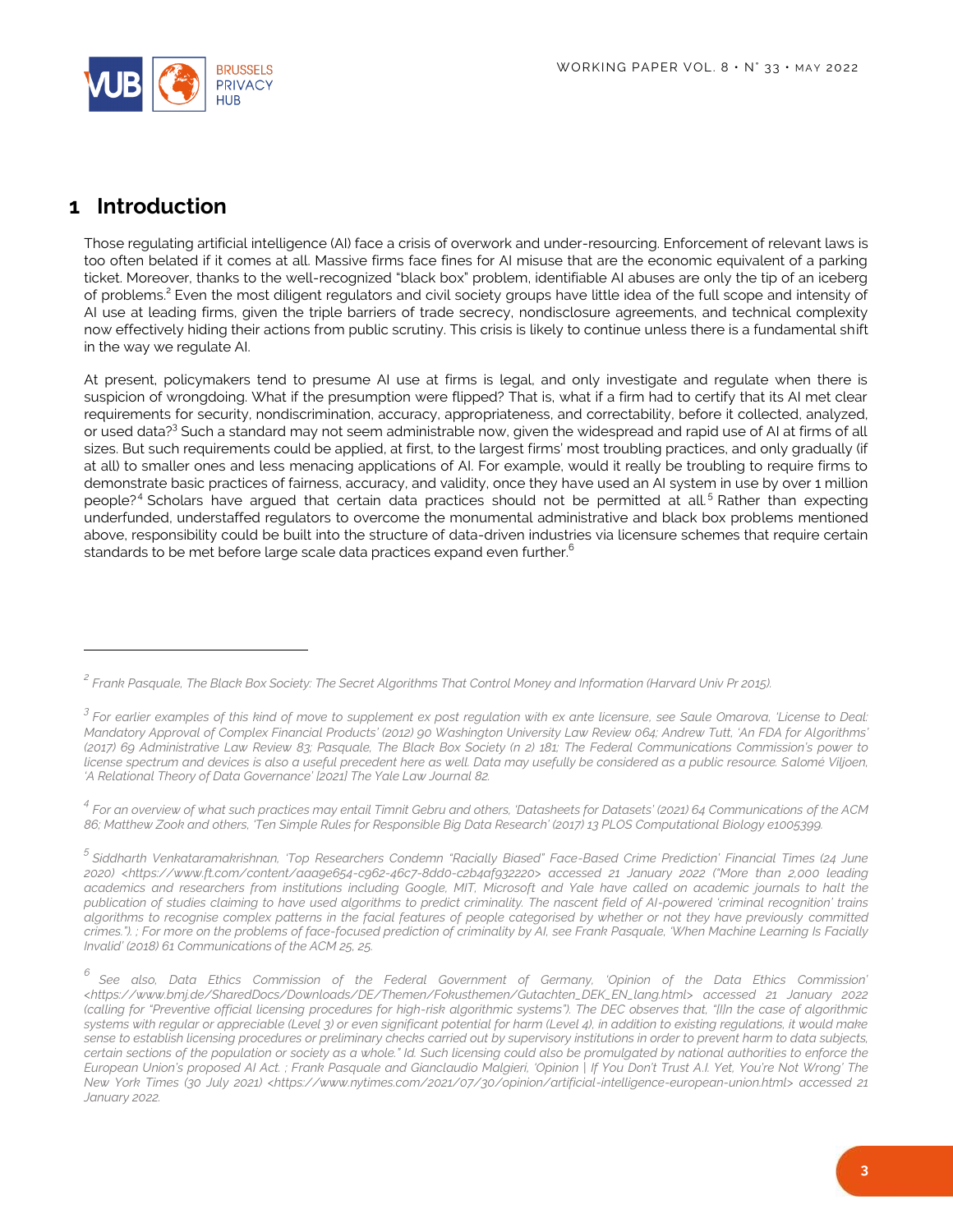

l

This article addresses the potential for licensure in the realm of product-based and services-based AI, including automobiles, aircraft, logistics, smart infrastructure, and medical equipment, as well as in AI services.<sup>7</sup> There is increasing concern about the validity of the data used in AI, and the algorithms it is based on. Rather than addressing all these concerns in a post hoc way, via tort-based liability, the *ex ante* approach of licensure must be part of the regulatory armamentarium. There are some wrongs that can arise out of AI that are too serious to be recompensed ex post. <sup>8</sup>

To give a concrete example motivating this flipped presumption about the use of AI, consider the growing prevalence of AI diagnostics and safety tools. For example, in the case of computerized physician order entry (CPOE) for prescriptions, a "drug-drug interaction" alert (DDI) could simply warn a physician about possible side effects from simultaneous ingestion of two pills, or troubling side effects for a given medication for persons with a specific clinical background.<sup>9</sup> There are new reports about such potential adverse events daily. How can patients be assured that they are being treated with AI that is up to date? Licensure is one way to ensure that ongoing duties to maintain and update AI are respected. Other mission-critical applications include automobiles and aircraft, where proper operation can mean the difference between life and death for passengers.

A licensure regime for AI would enable citizens to democratically shape data's scope and proper use, rather than resigning ourselves to being increasingly influenced and shaped by forces beyond our control. To ground the case for more *ex-ante* regulation, Part I describes the expanding scope of AI, and the threats that scope poses. Part II describes the dominant current modes of AI regulation, while Part III examines the substantive foundation of licensure models by elaborating a jurisprudential conception of justification. Part IV addresses the institutional dimensions of our licensure proposal, and addresses objections. Part V concludes with reflections on the opportunities created by AI licensure frameworks and potential limitations upon them.

This paper will make reference to both the EU and the US legal framework. As regards the EU legal framework, this paper will build mostly on the approved laws, in particular the GDPR, while the proposed EU AI Act (whose initial text is still under discussion and during the preparation of this paper) will not be analyzed in detail here, but just considered as an additional reference. An analysis of that specific proposal is beyond the scope of this article.

#### <span id="page-3-0"></span>**2 The Dominant Current Frameworks for AI Regulation**

There are good reasons to be skeptical of artificial intelligence. Tesla crashes have dented the dream of self-driving cars.<sup>10</sup> Even in areas where A.I. seems to be an unqualified good, like machine learning to better spot melanoma, researchers are worried that current data sets do not adequately represent all patients' racial backgrounds.<sup>11</sup> While

*<sup>7</sup> We set aside, for now, the types of evaluative AI that are being deployed to rank and rate persons for job aptitude, educational admissions, credit, and similar opportunities. These may well be optimally subject to a licensing regime, but they raise enough distinctive issues that a focus on product-based AI is necessary to delimit the scope of this paper.*

<sup>&</sup>lt;sup>8</sup> Our model is meant to complement ex post approaches of tort and audit, with ex ante licensure. For more on the importance of audits *(whose results could indeed feed into the information necessary for a valid licensing scheme, see Gregory Falco and others, 'Governing AI Safety through Independent Audits' [2021] 3 Nature Machine Intelligence <https://uwerepository.worktribe.com/output/7562797/governing-ai-safety-through-independent-audits> accessed 21 January 2022.*

<sup>&</sup>lt;sup>9</sup> For a good typology of potential scenarios arising in the context of assistive AI, see generally W Nicholson Price, Sara Gerke and I Glenn *Cohen, 'Potential Liability for Physicians Using Artificial Intelligence' (2019) 322 JAMA 1765.*

*<sup>10</sup> Prescient commentators warned of this possibility. See Meredith Broussard, Artificial Unintelligence: How Computers Misunderstand the World (MIT Press 2018).*

*<sup>11</sup> Angela Lashbrook, 'AI-Driven Dermatology Could Leave Dark-Skinned Patients Behind' The Atlantic (16 August 2018) <https://www.theatlantic.com/health/archive/2018/08/machine-learning-dermatology-skin-color/567619/> accessed 3 May 2022.*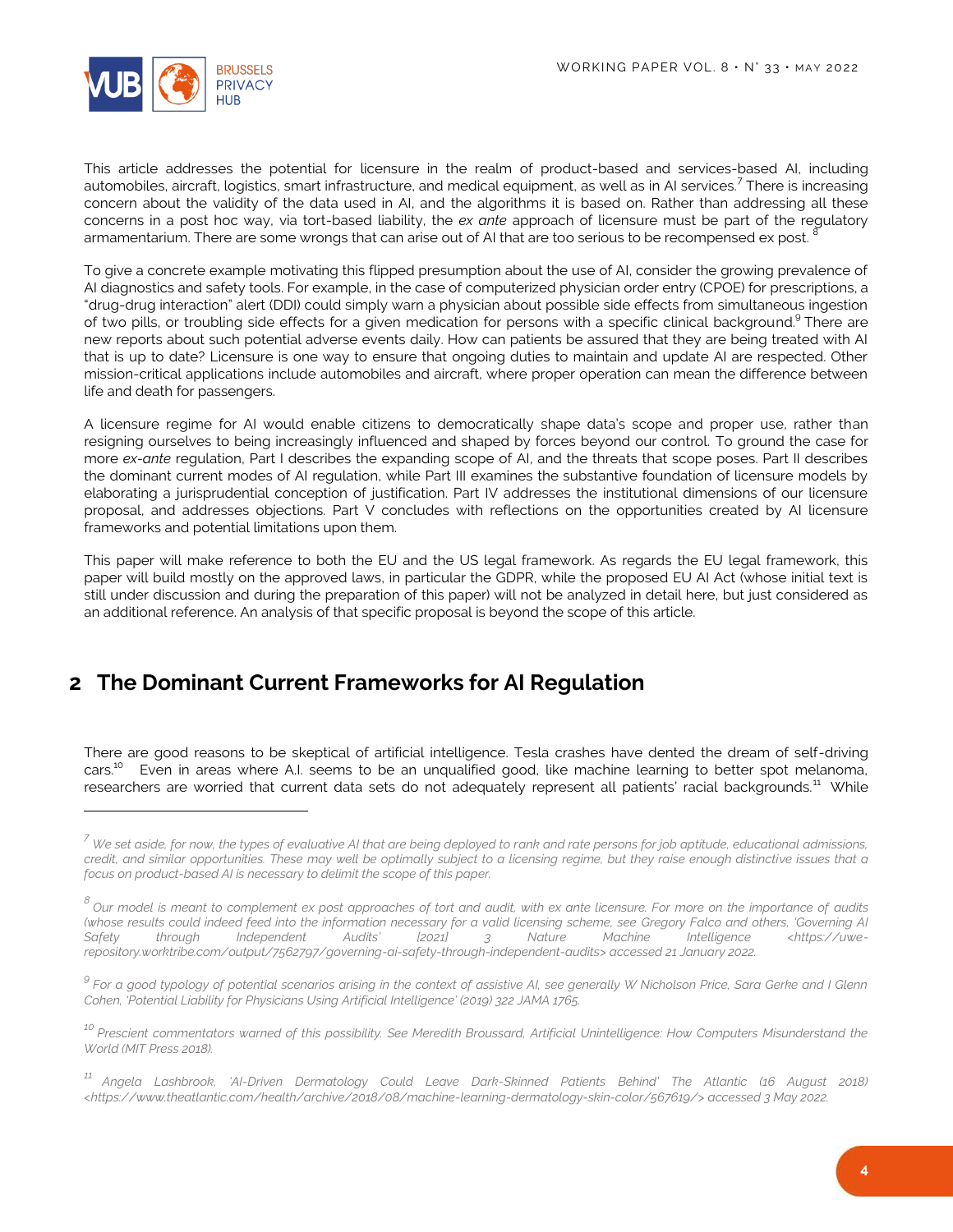

l

machines are proving "better than human" at some narrow tests, that superiority is fragile, given the dependence of many forms of AI on data sets that change over time.<sup>12</sup>

As AI becomes more prevalent, massive firms are privy to exceptionally comprehensive and intimate details about individuals. Mysterious algorithms predict job applicants' performance based on little more than video interviews.<sup>13</sup> Similar technologies may soon be headed to the classroom, as administrators use "learning analytics platforms" to scrutinize students' written work and emotional states.<sup>14</sup> Financial technology companies are using social media and other sensitive data to set interest rates and repayment terms.<sup>15</sup>

In short, sectors ranging from transport, financial, retail, health, leisure, and entertainment are all being increasingly affected by AI. Once large enough stores of data are created, there are increasing opportunities to create AI-driven inferences about persons based on extrapolations from both humanly recognizable and ad hoc, machine learningrecognizable groups. Machines as well are increasingly directed by AI.

This Part surveys existing efforts to address the challenges posed by AI. In Section 2.1, self-help, disclosure, and notice and consent approaches are analyzed. Section 2.2 drills down on the promise and limits of explanatory AI (XAI). Whatever the merits of extant approaches, they should be complemented by ex-ante, regulatory approaches based on licensing, at least with respect to some AI applications.

#### <span id="page-4-0"></span>**2.1The Limits of Self-Help, Notice, and Consent**

Another simple way to regulate AI in reputational and evaluative contexts is to set a rule that persons must consent to its application before it may be applied. With respect to products, this would likely amount to a mere notification rule. Consumers would be notified if the product they were buying had significant AI in it and could then decide whether or not to purchase it. Similarly, employers might be required to disclose if they use AI tools in hiring. And litigants could be required to publicly acknowledge their utilization of such tools, as Pasquale & Cashwell have recommended.<sup>16</sup>

How can a person with a job and family to take care of, try to figure out which of thousands of AI controllers has information about them, has correct information, and has used it in a fair and rigorous manner? In the U.S., even the diligent will all too often run into the brick walls of trade secrecy, proprietary business methods, and malign neglect if they do so much as ask about how their AI has been used, with whom it has been shared, and how it has been analyzed.<sup>17</sup>

*<sup>12</sup> Eric Topol, Deep Medicine: How Artificial Intelligence Can Make Healthcare Human Again (Illustrated edition, Basic Books 2019); Gary Marcus and Ernest Davis, Rebooting AI: Building Artificial Intelligence We Can Trust (Vintage 2019).*

*<sup>13</sup> Drew Harwell, 'A Face-Scanning Algorithm Increasingly Decides Whether You Deserve the Job' Washington Post <https://www.washingtonpost.com/technology/2019/10/22/ai-hiring-face-scanning-algorithm-increasingly-decides-whether-youdeserve-job/> accessed 3 May 2022; See also Zoë Corbyn, '"Bossware Is Coming for Almost Every Worker": The Software You Might Not Realize Is Watching You' The Guardian (27 April 2022) <https://www.theguardian.com/technology/2022/apr/27/remote-work-softwarehome-surveillance-computer-monitoring-pandemic> accessed 3 May 2022.*

*<sup>14</sup> Deborah Lupton and Ben Williamson, 'The Datafied Child: The Dataveillance of Children and Implications for Their Rights' (2017) 19 New Media & Society 780.*

*<sup>15</sup> Kristin Johnson, Frank Pasquale and Jennifer Chapman, 'Artificial Intelligence, Machine Learning, and Bias in Finance: Toward Responsible Innovation' (2019) 88 Fordham Law Review 31.*

*<sup>16</sup> Frank Pasquale and Glyn Cashwell, 'Prediction, Persuasion, and the Jurisprudence of Behaviorism' [2018] Faculty Scholarship <https://digitalcommons.law.umaryland.edu/fac\_pubs/1604>.*

*<sup>17</sup> Even in the health care system, where access to such information is supposed to be guaranteed by federal health privacy laws, patients find considerable barriers to the exercise of their rights.*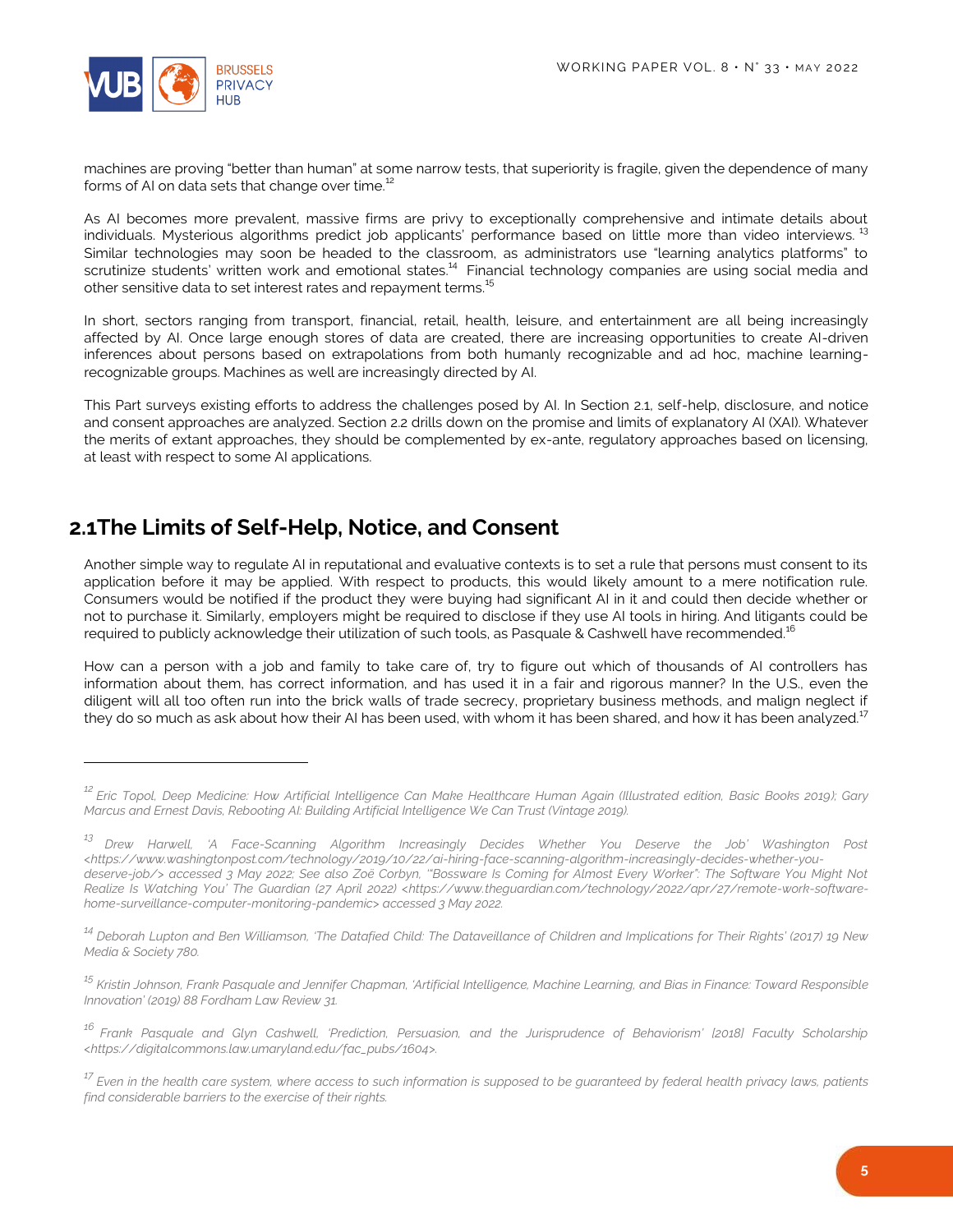

Europeans may make Subject Access Requests, but there are far too many AI-gathering and AI-processing firms for the average person to conduct review of their results in a comprehensive way.

The list of potential targets of disclosure is endless. However, the benefits of disclosure are not nearly as extensive. First, the growing prevalence of AI may make the "right" to avoid its use nugatory. Eventually, every automobile may include it, rendering the disclosure a mere notice without opportunity to act upon it, much as HIPAA notices operate in the U.S. medical context. In other words: if it is a near-inevitability that such technologies will be an increasingly important part of the products surrounding us, the question is less how to give individuals a chance to "opt out," than how to ensure the inevitable accoutrements of their daily lives are functioning in a responsible and accountable manner.

This consent-based approach has multiple infirmities.<sup>18</sup> Much AI arises out of observation unrestricted by even theoretical contracts. To give an example: a person may be put in situations where it is impractical to "consent" to AI use—for example, when entering another person's car, home, or office.

There are also practices that it may be unwise to permit persons to consent to. For example, a driver may freely choose an autonomous vehicle programmed to save the driver in cases of unavoidable tragedy, even if that means taking the lives of many others. (Imagine, for instance, a car facing an oncoming truck which an only avoid a head-on collision by colliding with a crowd on a sidewalk.) Such a selfish action should not be permitted. Moreover, by ruling it out of hand on a regulatory level, regulators can nip in the bud potential arms races of AVs designed to protect occupant safety above all other concerns.

## <span id="page-5-0"></span>**2.2 The limits of AI "explanation"**

 $\overline{a}$ 

A deeper version of a disclosure approach involves AI explanation. Such a rule would require that vendors not only disclose the presence of AI in a product or service, but also explain how it works. Legal scholars and computer scientists have discussed widely *how* to reach a good level of AI explainability and a good level of algorithmic accountability and fairness.

In general terms, *explaining* decision-making is a complex task.<sup>19</sup> Many commentators have interrogated the notion of explanation in AI in particular.<sup>20</sup> In general terms, explaining means making (an idea or a situation) clear to someone by describing it in more detail or revealing relevant facts.<sup>21</sup> In other terms, the explanation is an act of spotting the main reasons or *factors* that led to a particular consequence, situation or decision.<sup>22</sup>

*<sup>18</sup> Julie E Cohen, 'Turning Privacy Inside Out' (2019) 20 Theoretical Inquiries in Law <http://www7.tau.ac.il/ojs/index.php/til/article/view/1607> accessed 23 January 2019; Gabriela Fortuna-Zanfir, 'Forgetting about Consent. Why the Focus Should Be on "Suitable Safeguards" in Data Protection Law' in Serge Gutwirth, Ronald Leenes, Paul De Hert (ed), Reloading Data Protection (Springer 2014); Bart W Schermer, Bart Custers and Simone van der Hof, 'The Crisis of Consent: How Stronger Legal Protection May Lead to Weaker Consent in Data Protection' (2014) 16 Ethics and Information Technology 171.*

*<sup>19</sup> Charles Tilly, Why? (2008) <https://press.princeton.edu/books/paperback/9780691136486/why> accessed 21 January 2022.*

*<sup>20</sup> Tim Miller, 'Explanation in Artificial Intelligence: Insights from the Social Sciences' (2019) 267 Artificial Intelligence 1.*

*<sup>21</sup> 'EXPLAIN | Meaning & Definition for UK English | Lexico.Com' (Lexico Dictionaries | English) <https://www.lexico.com/definition/explain> accessed 21 January 2022.*

*<sup>22</sup> Andrew D Selbst and Julia Powles, 'Meaningful Information and the Right to Explanation' (2017) 7 International Data Privacy Law 233.*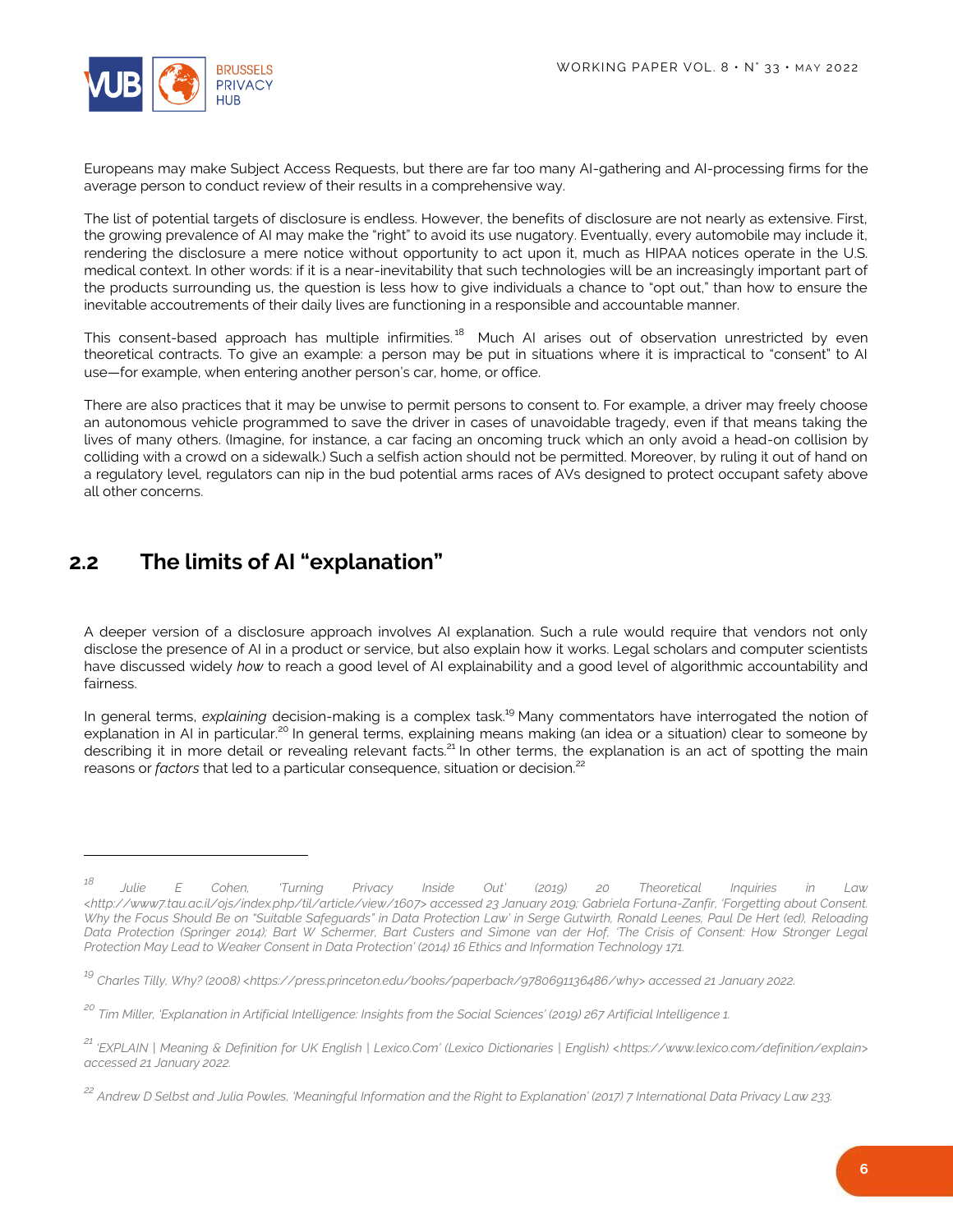

In the field of Computer Science, explanation (of AI) has been referred to as making it possible for a human being (designer, user, affected person, etc.) to understand a result or the whole system.<sup>23</sup> Miller, analyzing the structure and expectations of explanations, identified four characteristics of explanations <sup>24</sup> they are a) *contrastive*, i.e. mostly in response to some counterfactuals;<sup>25</sup> b) *selected*, i.e. not comprehensive, but based only on the few main factors that influenced the final decision; c) *causal* rather than correlational/statistical; d) social and contextual, i.e. depending on the specific social relations and contexts at stake.<sup>26</sup>

As affirmed in legal theory, an explanation attempts to render a situation or a process understandable under a *causal*, *intentional, or narrative* perspective.<sup>27</sup> The causal nature of explanation is based on the link between cause and effect ("what are the causes behind this decision?"); while its intentional nature is based on the motives of the actor and her beliefs regarding reality ("what are purposes or intentions behind this decision?"). Considering these two sides of the coins, the explanation is the "answer to the question of *why* something happened or why someone acted as he did." Said in other terms, an explanation is a framework for understanding the action that has happened. <sup>28</sup>

The GDPR (and in particular the provisions in Article 22 and recital 71) are often interpreted as referring to only "one" kind of explanation. Actually, there is no unique explanation in practice:<sup>29</sup> each form of explanation highly depends on the context at issue.<sup>30</sup> More importantly, the capability to give a fair and satisfactory explanation depends also on the possibility to show *causal* links between the input data (and in particular some crucial factors within the input information) and the final decision. However, this is not always possible: while for traditionally data-based decision-making it might be easier to give adequate explanations, addressing the causes, the determining factors and the counterfactuals; in more complex AI-based decisions it might be hard to reach this high level of explainability. Indeed, looking at the quick development of deep learning in different forms of automated decisions (even COVID-19 automated diagnosis based on, e.g., lung images), explaining the specific reasons and factors of an individual decision might be nearly impossible.<sup>31</sup> An explanation which is neither causal, nor contextual is perhaps inadequate to show to the data subject eventual grounds for challenging the decision and then unsuitable under Article 22(3) of the GDPR. Even the proposed EU AI Act requires transparency measures to make the AI more interpretable by users (Article 13), with through some human oversight duties too (Article 14).

*<sup>24</sup> Miller (n 24).*

<span id="page-6-0"></span> $\overline{a}$ 

*<sup>25</sup> Sandra Wachter, Brent Mittelstadt and Chris Russell, 'Counterfactual Explanations without Opening the Black Box: Automated Decisions and the GDPR' [2018] Harvard Journal of Law & Technology <http://arxiv.org/abs/1711.00399> accessed 16 September 2019.*

*<sup>26</sup> Miller (n 24).*

*<sup>27</sup> Aulis Aarnio, The Rational as Reasonable: A Treatise on Legal Justification (Springer Science & Business Media 1986).*

*<sup>28</sup> ibid.*

*<sup>23</sup> Clement Henin and Daniel Le Métayer, 'A Multi-Layered Approach for Interactive Black-Box Explanations' 38.*

*<sup>29</sup> Miller (n 24); Margot E Kaminski, 'Binary Governance: Lessons from the GDPR's Approach to Algorithmic Accountability' (2019) 92 Southern California Law Review <https://papers.ssrn.com/abstract=3351404> accessed 23 April 2019.*

*<sup>30</sup> Clement Henin and Daniel Le Métayer, 'A Framework to Contest and Justify Algorithmic Decisions' [2021] AI and Ethics <https://hal.inria.fr/hal-03127932> accessed 21 January 2022.*

*<sup>31</sup> Ronan Hamon and others, 'Impossible Explanations? Beyond Explainable AI in the GDPR from a COVID-19 Use Case Scenario', Proceedings of the 2021 ACM Conference on Fairness, Accountability, and Transparency (Association for Computing Machinery 2021) <https://doi.org/10.1145/3442188.3445917> accessed 27 May 2021.*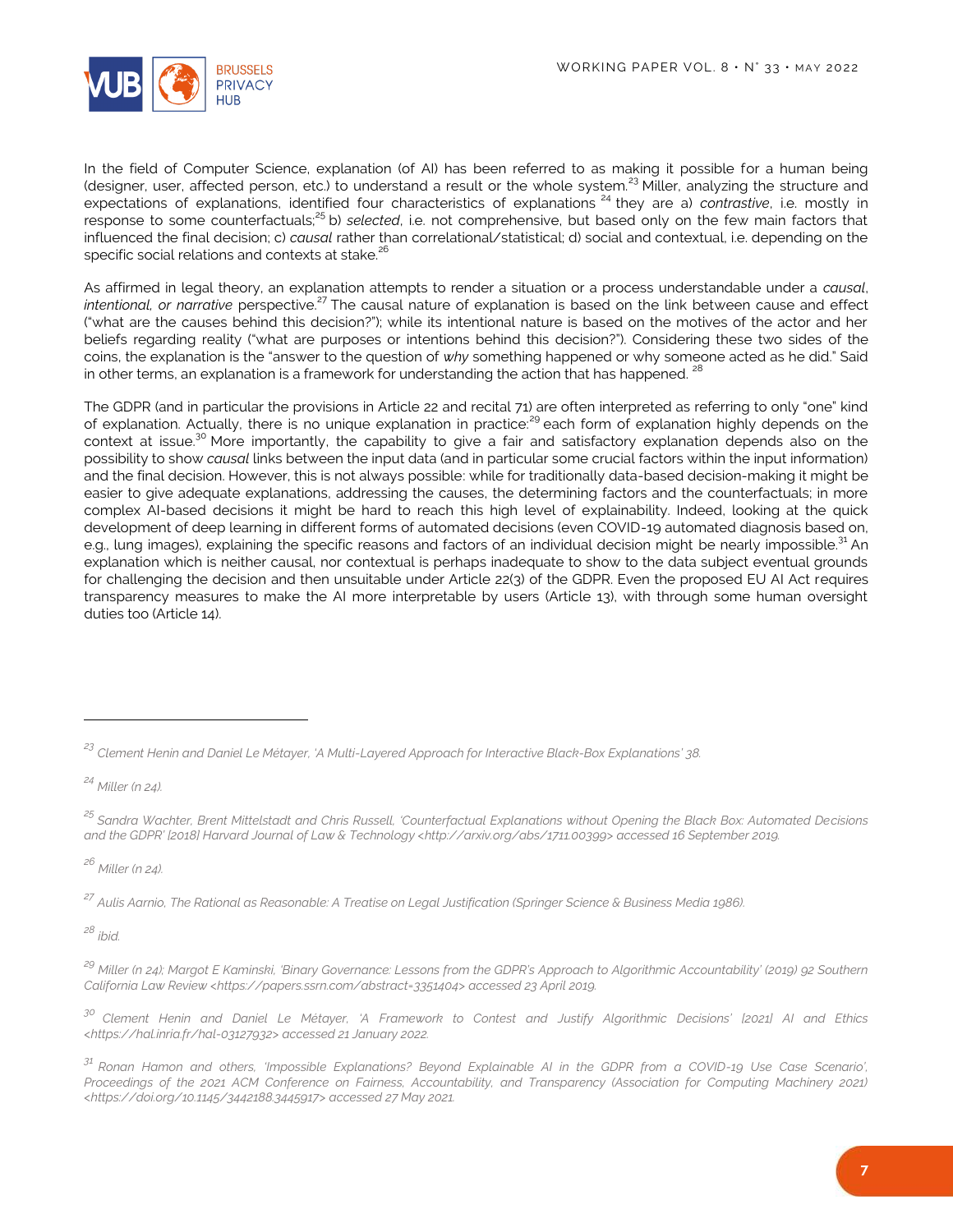

## **3 Toward Justification of High-Risk AI**

To overcome the abovementioned limits of disclosure, notice and consent, and explanation-driven approaches to AI regulation, a possible solution might be inspired by elements of the GDPR that focus on the legitimacy and value of data use. Article 22(3) and recital 71, when mentioning the possible measures to make automated decisions more accountable, do not address only the right to an individual explanation, but several other complementary tools (e.g., a right of contestation and rights to human involvement and algorithmic auditing). In particular, there are several principles and concepts that might influence the interpretation of accountability duties also in case of algorithmic decision-making: the fairness principle (Article 5(1)(a)), the lawfulness principle (Article 5(1)(a)), the accuracy principle (Article 5(1)(d)), the riskbased approach (Articles 24, 25, 35), and the data protection impact assessment model (Article 35).

As these provisions suggest, *justification* of automated decisions taken is not only more *feasible* but also more *useful* and *desirable* than alternative approaches discussed so far.<sup>32</sup> Justifying AI means not merely explaining the logic and the reasoning behind it, but also explaining why it operates in a legally acceptable (correct, lawful and fair) way (e.g., why decisions made by the AI comply with the core of the GDPR and are based on proportional and necessary data processing, using pertinent categories of data and relevant profiling mechanisms).

This justification process will be addressed in the next section. However, at this moment we can already affirm that justification and explanation complement one other: when explanations are not satisfactory or feasible, the data controller should anyway implement some alternative accountability tools.<sup>33</sup> In a previous paper, Kaminski and Malgieri proposed to disclose meaningful information about a Data Protection Impact Assessment (DPIA) on the algorithmic decision-making system. The DPIA, as mentioned in Article 35 of the GDPR, is a process to assess and mitigate the impact of data processing operations on fundamental rights and freedoms of data subjects.<sup>34</sup> This paper, in addition to that proposal, introduces a practical description of a possible *justification test* on the algorithm, where the data controller explains why the algorithm (analysed on the aggregated final effects on different data subjects, but also analysed in its purposes, intentions, etc.) is not unfair, unlawful, inaccurate, and beyond the purpose limitation of relevant data.

This Part proposes a shift from disclosure/explanation to justification of AI. Section 3.1 describes the concept of justification generally, while Section 3.2 focuses on justification in legal contexts. In Section 3.3, the focus is even narrower, on the nature of justification in the General Data Protection Regulation (GDPR). Section 3.4 applies the lessons of Section C to AI in particular. In the next Part, we propose a licensure regime to provide an institutional framework for ensuring accountability *ex ante*, rather than merely chasing after it *ex post*.

#### <span id="page-7-0"></span>**3.1The Nature of Justification**

Before describing the practicalities of a possible justification model and before exploring the advantages of this approach, it is useful to understand *what* justification *means* in general and more specifically in the legal field (and in the data protection field in particular).

 $\overline{a}$ 

*<sup>32</sup> Kaminski (n 33).*

*<sup>33</sup> Lilian Edwards and Michael Veale, 'Enslaving the Algorithm: From a "Right to an Explanation" to a "Right to Better Decisions"?' (2018) 16 IEEE Security & Privacy 46.*

*<sup>34</sup> Margot Kaminski and Gianclaudio Malgieri, 'Multi-Layered Explanation from Algorithmic Impact Assessments in the GDPR', FAT 2020 Proceedings (ACM publishing 2020).*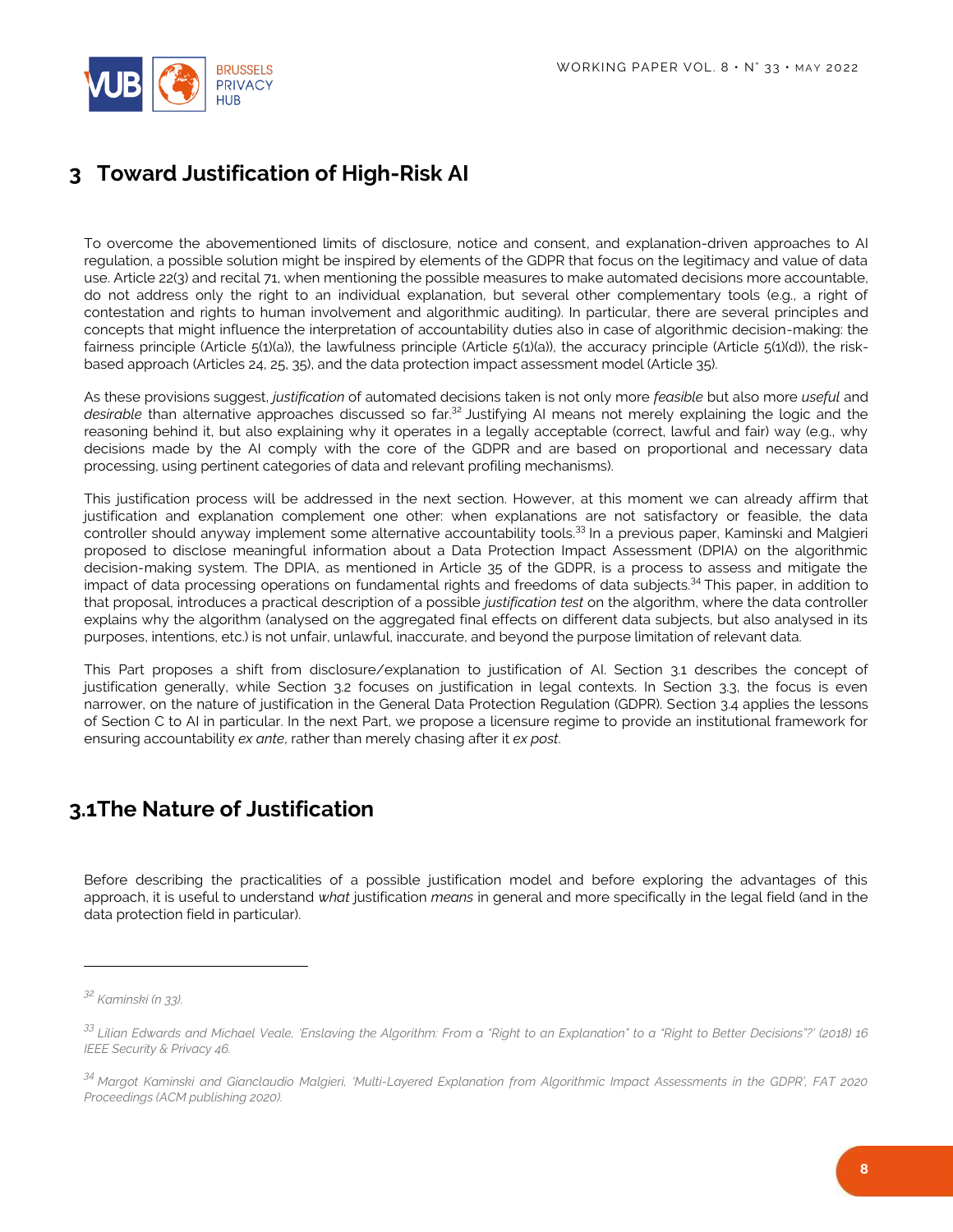

In general terms, a justification is an action to prove or show (a person, an action, opinion etc.) to be *just*, right, desirable or reasonable.<sup>35</sup> The meaning of justification changes in different fields and contexts.<sup>36</sup> For example, in theology the justification is the action of declaring or making "righteous" in the sight of God.<sup>37</sup> Similarly, in philosophical terms, the justification of decision-making that affects human agents and human societies means proving (usually with appeals to a meta-ethical framework like utilitarianism or deontology) that a theory, opinion, or approach to a problem is validated by relevant meta-ethical criteria. <sup>38</sup>. In scientific terms, justifying means proving that a theory or a statement is correct and verified through the scientific method.<sup>39</sup>

While explanation aims to improve understanding about why a decision was taken, a justification aims at convincing an observer that the decision is "just" or "right" (following different benchmarks of correctness or validity in different fields).<sup>40</sup> In different terms, while explanations are *descriptive* and *intrinsic* because they only depend on the system itself, justifications are *normative* and *extrinsic* because they are grounded on external references, namely a "norm" according to which we can assess the validity of the decision.<sup>41</sup> This means that a justification requires two elements: a) the reference *norm* and b) the *proof* that that case or decision applies to that norm.

Whether the proof can follow logical reasoning standards, the "norm" depends on the specific context at issue. As shown above, the norm can be based on theological grounds, philosophical grounds (utilitarian norm, deontological norm, etc.), scientific grounds (scientific method) and, of course, legal grounds. Indeed, in legal terms, justification means proving that a certain action or act respects the current law and, more in general, the *legality* principle.<sup>42</sup>

Actually, as Loi et al. argue,<sup>43</sup> the two-dimensional justification that we mention above (norm and proof) should have a hybrid nature. In particular, the norms can be also from different sources (e.g., utilitarian and legal): a decision-maker can justify a decision on her "primary goals" (based on utilitarian norms, i.e. business objectives), but she is also asked to justify her decision on "constraining goals" imposed by law and, thus, based on legal norms (or other ethical values), such as privacy, fairness, etc.<sup>44</sup> Justifying a decision on the primary goals aims to show that the decision is not morally arbitrary, while justifying it on the constraining goals aims to prove the legality of that decision.

*<sup>38</sup> See, in general, Larry Alexander and Michael Moore, 'Deontological Ethics' in Edward N Zalta (ed), The Stanford Encyclopedia of Philosophy (Winter 2020, Metaphysics Research Lab, Stanford University 2020) <https://plato.stanford.edu/archives/win2020/entries/ethics-deontological/> accessed 1 December 2020.*

*<sup>39</sup> Paul K Moser, 'Justification in the Natural Sciences' (1991) 42 The British Journal for the Philosophy of Science 557; Mario Bunge, Philosophy of Science: From Problem to Theory (Transaction Publishers 1998).*

*<sup>40</sup> Or Biran and Courtenay V Cotton, 'Explanation and Justification in Machine Learning : A Survey' </paper/Explanation-and-Justificationin-Machine-Learning-%3A-Biran-Cotton/02e2e79a77d8aabc1af1900ac80ceebac20abde4> accessed 26 November 2020.*

*<sup>41</sup> Henin and Métayer (n 34).*

*<sup>42</sup> Aarnio (n 31); Mireille Hildebrandt, Law for Computer Scientists and Other Folk (Oxford University Press 2020).*

*<sup>43</sup> Michele Loi, Andrea Ferrario and Eleonora Viganò, 'Transparency as Design Publicity: Explaining and Justifying Inscrutable Algorithms' [2020] Ethics and Information Technology <https://doi.org/10.1007/s10676-020-09564-w> accessed 30 November 2020.*

*<sup>44</sup> ibid.*

 $\overline{a}$ 

*<sup>35</sup> 'JUSTIFICATION | Meaning & Definition for UK English | Lexico.Com' (Lexico Dictionaries | English) <https://www.lexico.com/definition/justification> accessed 21 January 2022.*

*<sup>36</sup> Luc Boltanski and Laurent Thévenot, On Justification (2006) <https://press.princeton.edu/books/paperback/9780691125169/onjustification> accessed 21 January 2022.*

*<sup>37</sup> 'JUSTIFICATION | Meaning & Definition for UK English | Lexico.Com' (n 39).*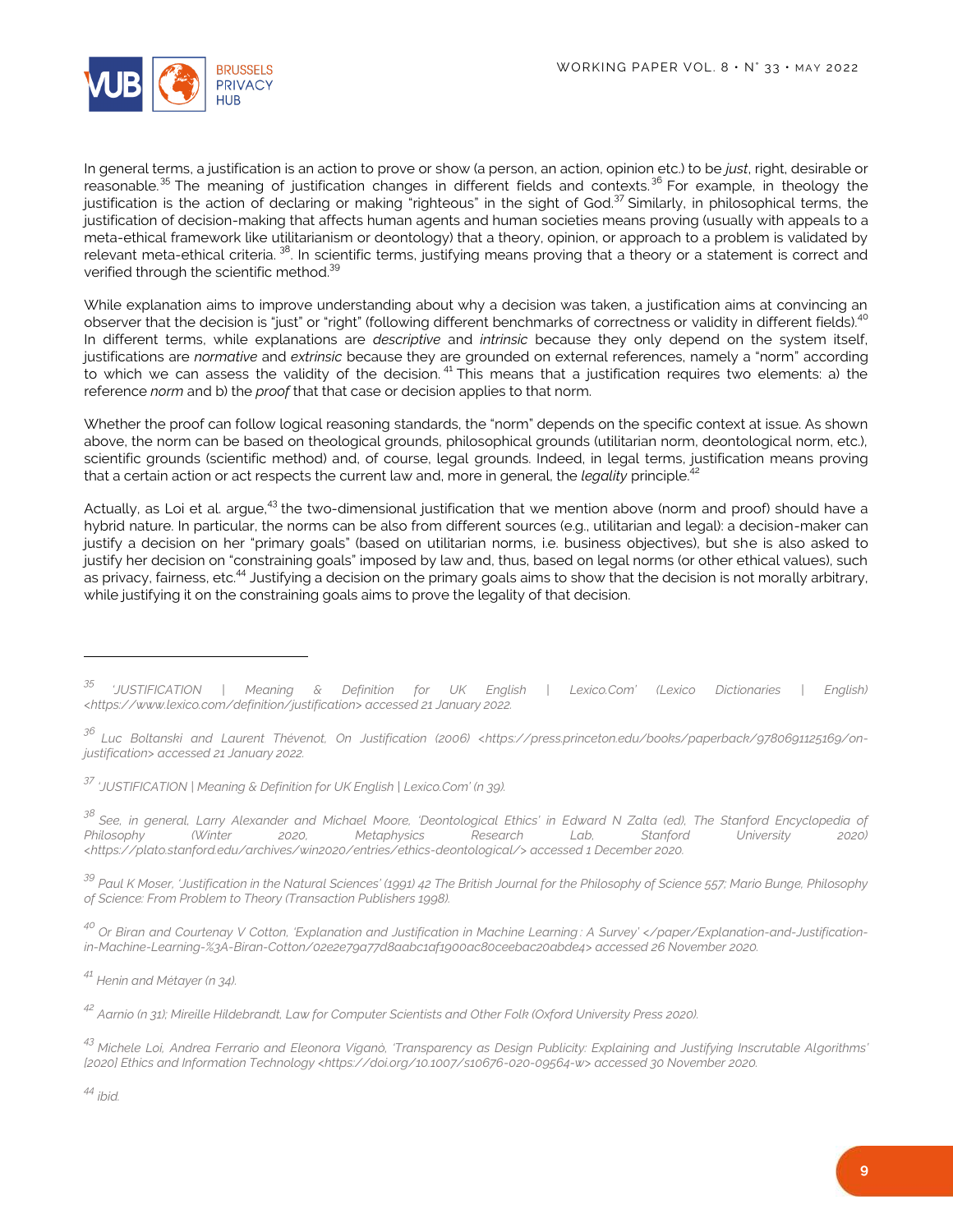

### <span id="page-9-0"></span>**3.2 Legal Justification**

Coming back to the notion of *legal* justification, scholars have proposed different approaches to it, <sup>45</sup> in particular observing judgements and the reasoning behind judicial acts, which have a function for appeal.<sup>46</sup> In regulatory contexts, an agency must justify the rules it promulgates. As large firms deploying AI increasingly govern aspects of common life,<sup>47</sup> they should expect to see more societal demands that their products provide similar justifications.<sup>48</sup> Before explaining how such reason-giving may be institutionalized, it is helpful to review the special case of legal justification.

In general terms, there are strictly legal positivist approaches (i.e., a valid law in itself is a sufficient justification) and more balanced approaches that concede the dependence of some degree of legal validity on normative legitimacy (i.e., a justification lies on a balance between the letter of the law and other grounds having significance in the decisionmaking).<sup>49</sup> A more balanced approach might better solve different issues related to the law's open nature and the defeasible nature of legal justification (if additional information is taken into account, the status of a conclusion can change).<sup>50</sup> These considerations are also evident in criminal law, where the "justification" is an exception to the prohibition of committing certain offenses that renders a nominal violation of the criminal law lawful and therefore exempt from criminal sanctions. In doing so, such a justification balances a general legal norm with other contextual interests at issue.<sup>51</sup>

In sum, while an explanation tends to clarify only why a decision was taken (on which "primary goals", on which practical interests and needs it was taken),  $52$  a "legalistic" justification usually tends just to focus on the mere written law, without a contextual consideration of the balance of interests.

Both these approaches appear incomplete to our purposes (justification of algorithmic decisions). A desirable justification should not merely show the compliance with the "law", but with the *core* or essence of the legal principles, i.e., with the *legality* principle.<sup>53</sup> As we will argue below, the core of data protection in the GDPR is summarized in the data protection principles in Article 5. Accordingly, justifying an automated decision-making under the data protection *goals* and *norms*  means – at least – showing the respect with the principles of data protection in Article 5.

*<sup>46</sup> Aarnio (n 31).*

<span id="page-9-1"></span> $\overline{a}$ 

*<sup>49</sup> Aarnio (n 31).*

*<sup>50</sup> Lodder (n 49).*

*<sup>53</sup> Hildebrandt (n 46).*

*<sup>45</sup> Aarnio (n 31); Arno R Lodder, Dialaw: On Legal Justification and Dialogical Models of Argumentation (1999 ed, Kluwer Academic Pub 1999).*

*<sup>47</sup> Elizabeth Anderson, Private Government: How Employers Rule Our Lives (Princeton University Press 2017); Frank Pasquale, New Laws of Robotics: Defending Human Expertise in the Age of Ai (Belknap Pr 2020).*

*<sup>48</sup> Anderson (n 51); Frank Pasquale, 'Licensure as Data Governance' [2021] Knight First Amendment Institute at Columbia University <https://knightcolumbia.org/content/licensure-as-data-governance> accessed 21 January 2022.*

*<sup>51</sup> JC Smith, Justification and Excuse in the Criminal Law (Stevens 1989); Donald L Horowitz, 'Justification and Excuse in the Program of the Criminal Law' (1986) 49 Law and Contemporary Problems 109.*

*<sup>52</sup> Kiel Brennan-Marquez, '"Plausible Cause": Explanatory Standards in the Age of Powerful Machines' 70 Vanderlibt Law Review 53; Kaminski (n 33).*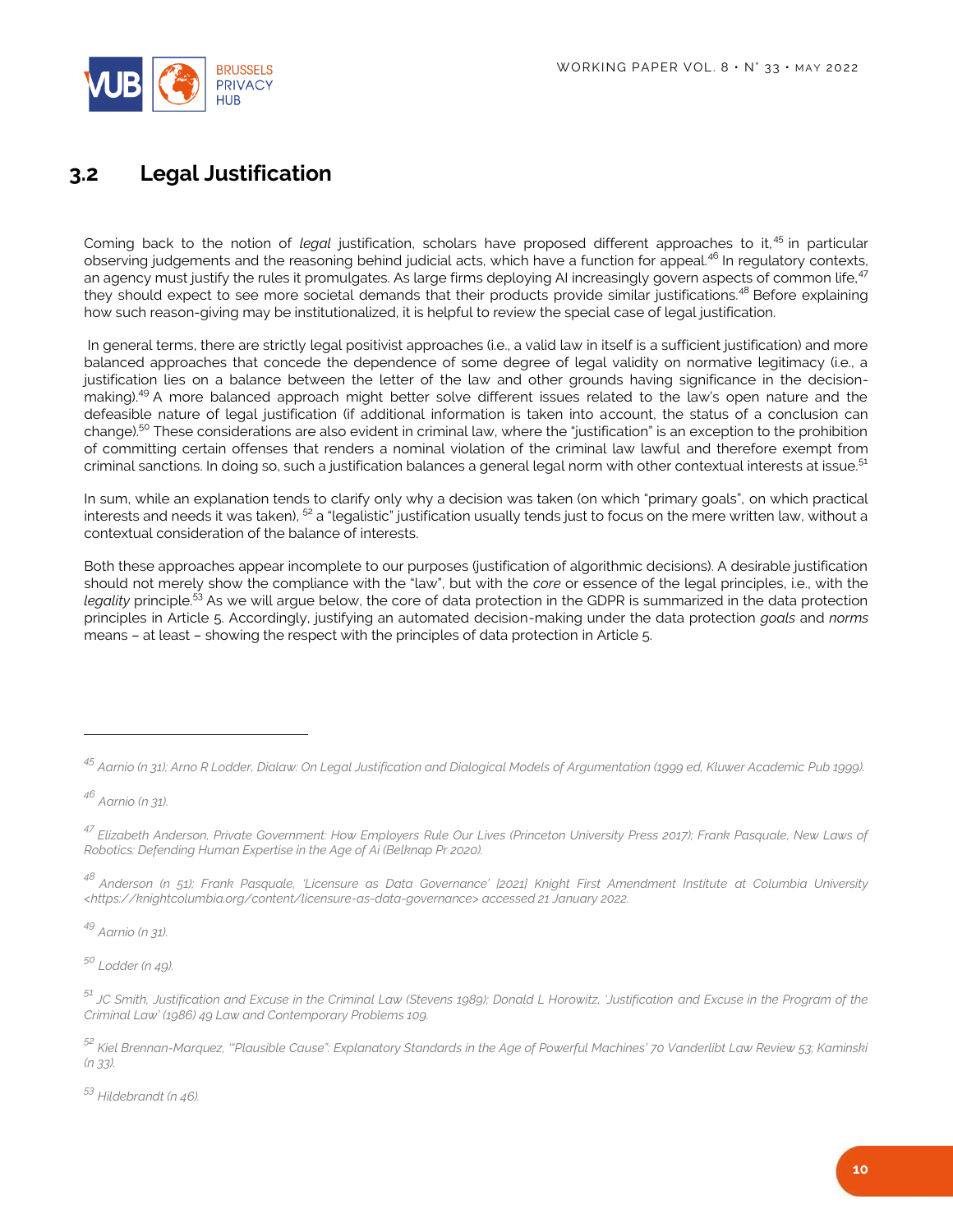

## **3.3 Justification of Data Processing in the GDPR**

Although in the proposed EU AI Act there is no explicit justification requirement, but only specific design requirements and –inter alia – risk assessment duties for high-risk AI systems (Articles 6-15), in the GDPR we observe several references to justification of data processing in general, and of automated decision-making in particular. In different parts of the GDPR, when there is a prohibition (e.g., the prohibition to repurpose the data processing as stated in Article 5(1)(b); the prohibition to process sensitive data as stated in Article 9(1); the prohibition to conduct automated decision-making as stated in Article 22(1); the prohibition of transferring data outside the EU as mentioned in Article 44, etc.) there is always a list of exceptions, often accompanied by some safeguards to protect fundamental rights and freedoms of the data subject. This combination of exception and safeguards is the basis of what we can consider a *justification*. In addition, in these cases the GDPR often refers to the "principles of data processing" as the overarching norm or goal that the data controller needs to comply with in order to *justify* the legality of some nominally illegal acts (see, e.g., recital 72 about profiling or recital 108 about data transfer).

We might observe another strong example of justification in the GDPR: it is the case of high-risk data processing (Article 35). Under the Data Protection Impact Assessment (DPIA) model, data controllers must prove the legal proportionality and necessity of the data processing, and thus the legal necessity and proportionality of eventual automated decisions taken (Art. 35(7)(d)). This may constitute a form of *justification of data processing* on the basis of legality and legitimacy, aiming at the "essence" of data protection.<sup>54</sup>

In addition, the Article 29 Working Party Guidelines on profiling recommend that data controllers (in order to comply with Articles 13-15) explain the pertinence of categories of data used and the relevance of the profiling mechanism. <sup>55</sup> Assessing whether the data used are pertinent and the profile is relevant for a decision, as well as assessing the necessity and proportionality of the data processing in an automated decision-making system, seems to constitute a call for justification. The purpose of such assessment is not just transparency about the technology and its processes, but a justification about the lawfulness, fairness, necessity, accuracy and legitimacy of certain automated decisions.<sup>56</sup>

Interestingly, empirical research revealed that justification of algorithms (defined as showing the fairness of goals and rationales behind each step in the decision) is the most effective type of explanation in changing users' attitudes towards the system.<sup>57</sup>

## <span id="page-10-0"></span>**3.4 Specific Grounds for Algorithmic Justifications in the GDPR**

While some scholars have already addressed the need for justification of automated decision-making (rather than a mere need for explanation), very few authors tried to clarify *what* this ADM justification should be and *how* it should be conducted under the GDPR rules. This article argues that, considering the meaning of "legal justification" as mentioned in

 $\overline{a}$ 

*<sup>54</sup> Dariusz Kloza and others, 'Data Protection Impact Assessment in the European Union: Developing a Template for a Report from the Assessment Process' (LawArXiv 2020) DPiaLab Policy Brief <https://osf.io/7qrfp> accessed 1 December 2020.*

*<sup>55</sup> Article 29 Working Party, 'Guidelines on Automated Individual Decision-Making and Profiling for the Purposes of Regulation 2016/679' (2017).*

*<sup>56</sup> Kaminski and Malgieri (n 38).*

*<sup>57</sup> Biran and Cotton (n 44); Kaminski (n 33); Tom R Tyler, 'Procedural Justice, Legitimacy, and the Effective Rule of Law' (2003) 30 Crime and Justice 283, 283.*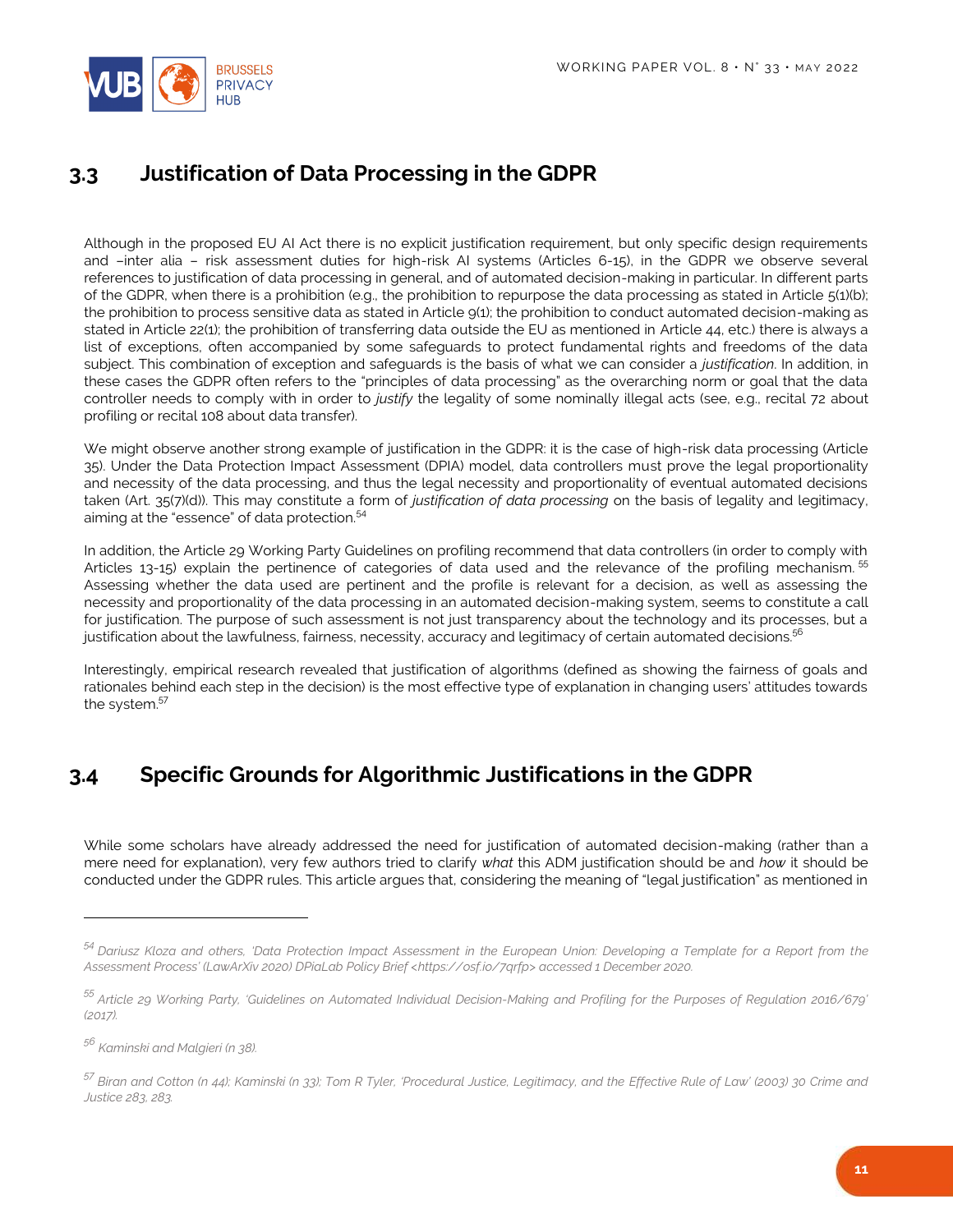

the previous sections, justifying an algorithmic decision should lead to *prove the legality of that decision*. For "legality", we mean not just lawfulness, but also accountability, fairness, transparency, accuracy, integrity, necessity.

In the last years, scholars have called for fair algorithms,<sup>58</sup> or for accountable algorithms<sup>59</sup> or for transparent algorithmic decisions<sup>60</sup> or, again, for lawful, accurate and integrous automated decisions. Justifying ADM means calling for algorithmic decision processes that prove to have *all* the aforementioned characteristics and respect the *essence* or the core of data protection.<sup>61</sup> The author argues that the essence of data protection in the GDPR consists in the data protection *principles* in Article 5. Accordingly, *justifying* automated decisions means proving that they comply (or adjusting them in order to comply) with data protection principles in Article 5.

Interestingly, the principles of data protection seem to lead to the desirable characteristics of automated decisionmaking as mentioned above. We will now analyze them one-by-one, contextualizing them to the case of algorithmic decision-making.

Article 5(1)(a) refers to lawfulness, transparency and fairness. As regards *lawfulness*, automated decision-making should be lawful, i.e. having a legal ground and respect fundamental rights and freedom. Such a legal basis should be found not only in Article 6(1) (or in Article 9(2) in case of special categories of personal data), but also in Article 22. Since Article 22(1) is interpreted as a *prohibition* of automated decision-making,<sup>62</sup> in order to make it lawful it is necessary to prove that one of the exceptions in Article 22(2) (consent, contract, Union or national law) applies, with the related requirements in Article 22(3) (suitable measures to safeguard the data subject's rights, including at least the right to human intervention, to express his or her point of view and to contest the decision). This part of "justification" is the most formal one: the controller needs to *justify* why an activity which is apparently unlawful (profiling individuals or taking significant decisions on automated bases) is instead lawful. In this sense, this part of justification reminds the legal justification in criminal law as mentioned above.

As regards *fairness* justification, the data controller should prove that the decision-making processing is fair, i.e. nondiscriminatory, unbiased, non-manipulative and that in general it does not exploit a significant imbalance between the controller and the subject in particular contexts (vulnerable individuals).<sup>64</sup> In general, the algorithmic processing should

*<sup>62</sup> Article 29 Working Party (n 59); Michael Veale and Lilian Edwards, 'Clarity, Surprises, and Further Questions in the Article 29 Working Party Draft Guidance on Automated Decision-Making and Profiling' (2018) 34 Computer Law & Security Review 398.*

*<sup>63</sup> Smith (n 55).*

 $\overline{a}$ 

*<sup>58</sup> Future of Privacy Forum, 'Unfairness By Algorithm: Distilling the Harms of Automated Decision-Making' (2017) <https://fpf.org/2017/12/11/unfairness-by-algorithm-distilling-the-harms-of-automated-decision-making/> accessed 8 February 2020; Sainyam Galhotra, Yuriy Brun and Alexandra Meliou, 'Fairness Testing: Testing Software for Discrimination', Proceedings of the 2017 11th Joint Meeting on Foundations of Software Engineering - ESEC/FSE 2017 (ACM Press 2017) <http://dl.acm.org/citation.cfm?doid=3106237.3106277> accessed 31 May 2019; Andrew D Selbst, 'Disparate Impact in Big Data Policing' (2018) 52 Georgia Law Review 109.*

*<sup>59</sup> Joshua Kroll and others, 'Accountable Algorithms' (2017) 165 University of Pennsylvania Law Review 633.*

*<sup>60</sup> Bruno Lepri and others, 'Fair, Transparent, and Accountable Algorithmic Decision-Making Processes' (2018) 31 Philosophy & Technology 611; Bilyana Petkova and Philipp Hacker, 'Reining in the Big Promise of Big Data: Transparency, Inequality, and New Regulatory Frontiers' [2016] Lecturer and Other Affiliate Scholarship Series <https://digitalcommons.law.yale.edu/ylas/13>; Mireille Hildebrandt, 'Profile Transparency by Design? Re-Enabling Double Contingency' <https://works.bepress.com/mireille\_hildebrandt/63/> accessed 3 January 2019.*

*<sup>61</sup> Maja Brkan, 'The Essence of the Fundamental Rights to Privacy and Data Protection: Finding the Way Through the Maze of the CJEU's Constitutional Reasoning' (2019) 20 German Law Journal 864.*

*<sup>64</sup> Damian Clifford and Jef Ausloos, 'Data Protection and the Role of Fairness' (2018) 37 Yearbook of European Law 130; Gianclaudio Malgieri, 'The Concept of Fairness in the GDPR: A Linguistic and Contextual Interpretation', Proceedings of the 2020 Conference on Fairness, Accountability, and Transparency (Association for Computing Machinery 2020) <https://doi.org/10.1145/3351095.3372868> accessed 29 January 2020.*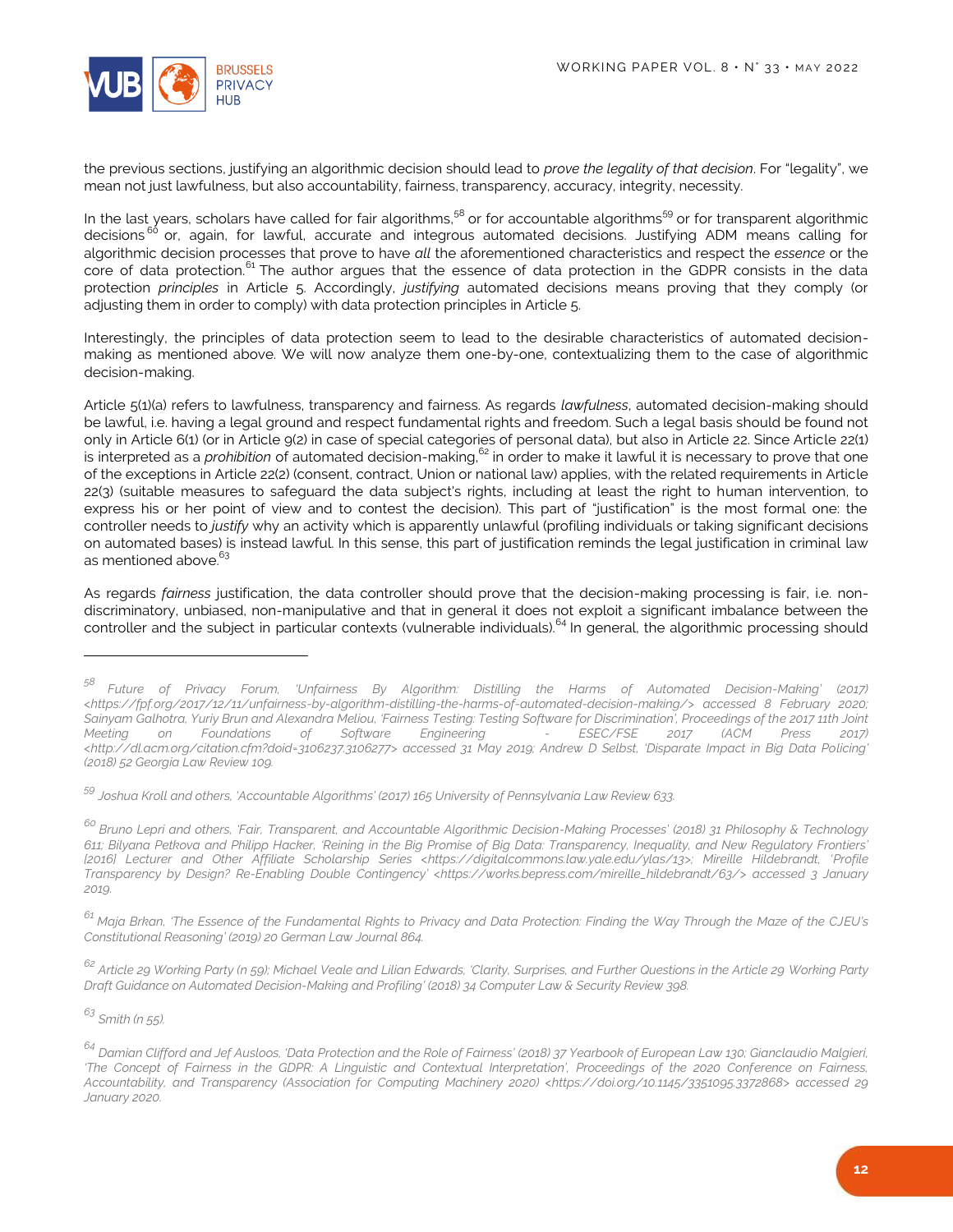

not violate the expectations of the subjects,<sup>65</sup> and its effects should not impair human dignity, autonomy, safety and other fundamental rights set out in the EU Charter of fundamental rights.<sup>6</sup>

As regards *transparency* justification, the data controller should prove that the algorithmic processing is legible<sup>67</sup> in the sense that, at least, meaningful information about the logic, the significance and envisaged consequences of the decision-making are communicated to the subject at the beginning of the data processing (Articles 13(2)(f) and 14(2)(g)) and, upon request, after the processing has started (Articles 15(1)(h)). As argued in a different article, <sup>68</sup> there are at least three levels of possible transparency: general (or "global") information, group-based explanation or individual (or "local") explanation (implementing recital 71). Each level of transparency should depend on the level of risk of that algorithmic decision-making process.<sup>69</sup> This multi-layered approach has been already discussed and endorsed also in the field of computer science.<sup>70</sup> Adding the transparency requirement in our justificatory models is not a contradiction of our shift from transparency to justification: explanations and justifications are not alternative elements, but they should read in conjunction.

Article 5(1)(b) refers, then, to *purpose limitation*. According to this principle, the justification should also prove that the ADM system is based just on data collected for the specific (licit and declared) purpose of obtaining an automated decision affecting the data subject. Under a broader perspective, the purpose limitation justification should also clarify that the algorithm was not originally developed for other purposes (military, commercial, etc.) and then eventually repurposed for the processing at stake.<sup>71</sup> This would help to prevent algorithmic biases based on a decontextualization of algorithms. $72$ 

Article 5(1)(c) mentions the principle of *data minimization*. Under this principle, the justification of the data controller should prove that the ADM is based on the processing of only data that are adequate, relevant and limited to what is necessary for the purpose of taking that automated decision. To make an example, if the controller is an employer that needs to hire a new employee and she declares that the automated decision-making processing has the purpose of selecting the worthiest candidate, any information about, e.g., the sexual orientation, the ethnic origin, the religion or the possibility to take maternity leave (fertility, marital status, etc.), are unnecessary and should not be collected. This might be a way to prevent also intentional discrimination<sup>73</sup> hidden through "masking"<sup>74</sup>: when the data controller tries to cover intentional discrimination behind the shield of data analytics. In those cases, the data minimization justification could be

*<sup>68</sup> Kaminski and Malgieri (n 38).*

 $\overline{a}$ 

*<sup>69</sup> Margot E Kaminski and Gianclaudio Malgieri, 'Algorithmic Impact Assessments under the GDPR: Producing Multi-Layered Explanations' (2019) 19–28 U of Colorado Law Legal Studies Research Paper <https://papers.ssrn.com/abstract=3456224> accessed 28 October 2019.*

*<sup>70</sup> Karthikeyan Natesan Ramamurthy and others, 'Model Agnostic Multilevel Explanations' <https://arxiv.org/abs/2003.06005v1> accessed 25 March 2020; Henin and Métayer (n 27).*

*<sup>71</sup> Malgieri and Comandé (n 71).*

*<sup>73</sup> Pauline T Kim, 'Data-Driven Discrimination at Work' 58 81.*

*<sup>74</sup> Solon Barocas and Andrew D Selbst, 'Big Data's Disparate Impact' (2016) 104 California Law Review 671; Cynthia Dwork and Deirdre K Mulligan, 'It's Not Privacy, and It's Not Fair' (2013) 66 Stanford Law Review 6; Kroll and others (n 63).* 

*<sup>65</sup> Michael Butterworth, 'The ICO and Artificial Intelligence: The Role of Fairness in the GDPR Framework' (2018) 34 Computer Law & Security Review 257.*

*<sup>66</sup> European Parliament Resolution, 'Framework of Ethical Aspects of Artificial Intelligence, Robotics and Related Technologies - Tuesday, 20 October 2020' <https://www.europarl.europa.eu/doceo/document/TA-9-2020-0275\_EN.html> accessed 21 January 2022.*

*<sup>67</sup> Gianclaudio Malgieri and Giovanni Comandé, 'Why a Right to Legibility of Automated Decision-Making Exists in the General Data Protection Regulation' (2017) 7 International Data Privacy Law 243.*

*<sup>72</sup> Jonida Milaj, 'Privacy, Surveillance, and the Proportionality Principle: The Need for a Method of Assessing Privacy Implications of Technologies Used for Surveillance' (2016) 30 International Review of Law, Computers & Technology 115; Miller (n 24).*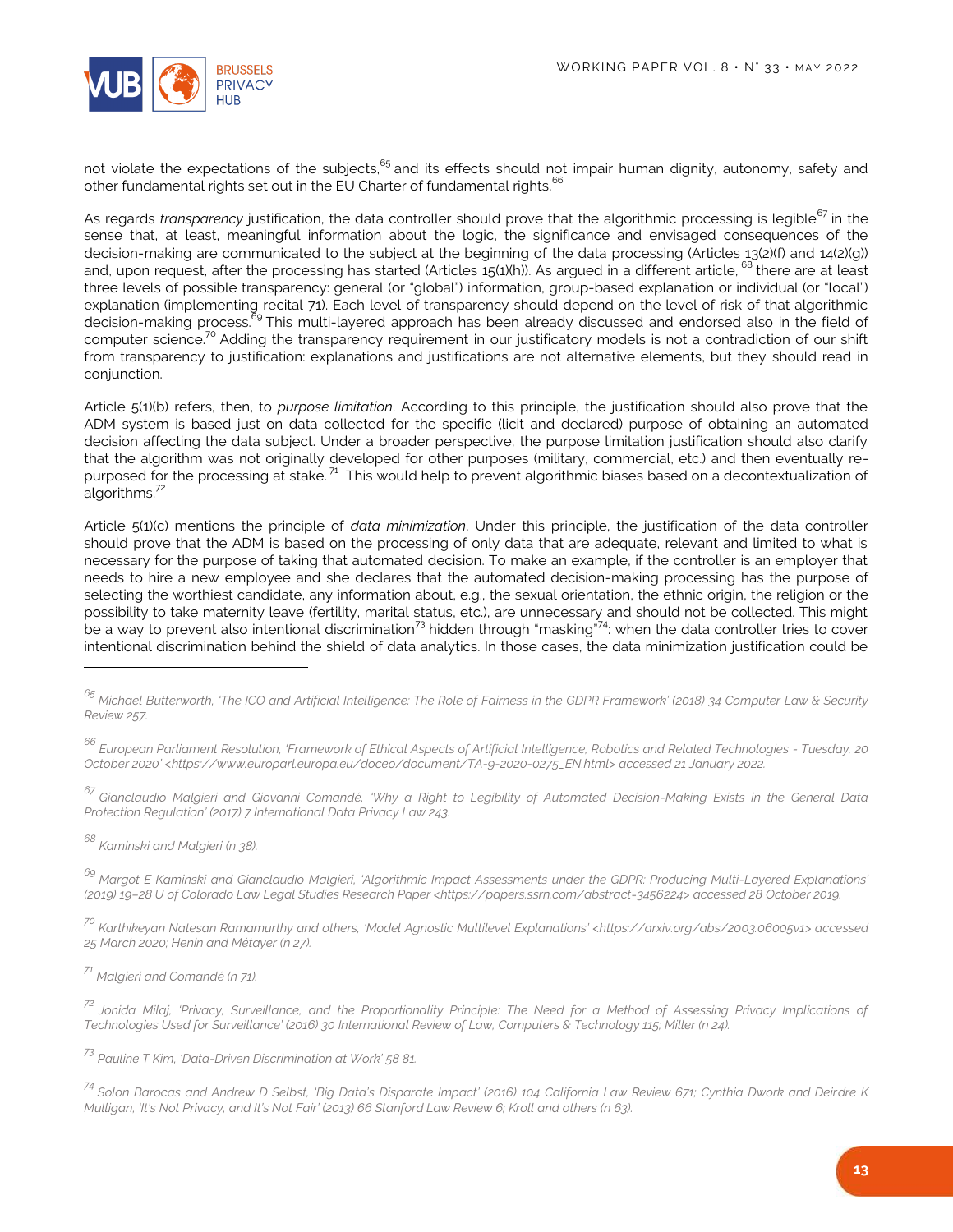

helpful. At the same time, it is helpful when the processed data are not explicitly about protected categories of information but could also reveal information that might potentially lead to discrimination.<sup>75</sup>

Article 5(1)(d) refers to data *accuracy*. When justifying ADM, accuracy is also fundamental. The data controller should prove that the algorithmic decision is correct and accurate. Recital 71 (addressing ADM) requires the data controllers to make sure "that factors which result in *inaccuracies* in personal data are corrected and the risk of errors is minimized" (italics added). Indeed, accuracy (of input data and of the final product-decision) has generally been considered one of the main elements to justify the use of certain algorithms.<sup>76</sup> WP29 has referred to inaccuracy as one of the main issues of automated decision making, since these errors in data or in the ADM process might result in: "incorrect classifications; and assessments based on imprecise projections that impact negatively on individuals".<sup>77</sup> To make a practical example, the European Bank Authority, in its report on advanced analytics, has given great importance to data accuracy for justifying algorithms in the bank sector and has developed that concept through different sub-concepts: accuracy and integrity, timeliness, consistency and completeness of data.<sup>78</sup> The accuracy justification should result not only in proving the accuracy of input data, but also to prove that the chosen algorithm is fit-for-purpose, i.e. produces accurate results. Indeed, often discriminatory decisions are also inaccurate and incorrect.<sup>79</sup> Empirical studies also confirm that the "usefulness" of an algorithmic decision is a key component in their social acceptance.<sup>80</sup>

Article 5(1)(e) mentions the principle of *storage limitation*. Although in the field of ADM this principle seems not so pertinent, its function is also important. This principle requires that data should be stored for no longer than necessary for the purpose of the processing: this time limitation should apply also to algorithmic decision making. In other words, ADM should not be based on data that are no longer necessary (e.g., outdated data) for the purpose and the context of the decision. At the same time, controllers should not use algorithms that are no longer necessary for the declared purposes.

Article 5(1)(f) mentions the principle of *integrity and confidentiality*. In the context of ADM, it is central that algorithmic decisions are integrous and do not lead to cybersecurity risks that could adversely affect the safety (or any other fundamental right or freedom) of the data subject. Recital 71 also indirectly refers to these "risks" when mentioning automated decisions. However, cybersecurity, safety and integrity are central elements to consider when justifying algorithms. A "just" algorithm is based on and produce integrous data, is based on integrous steps and does not endanger the (digital or physical) safety of the data subject.<sup>81</sup>

The last principle in Article 5 is *accountability* (Article 5(2)). Accountability of ADM is an overarching goal that is considered the final objective of legally desirable AI, in particular in the data protection framework.<sup>82</sup> This is a "meta-principle", i.e. a methodology to apply and implement all the other data protection principles in Article 5. We can identify two

l

*<sup>75</sup> Sandra Wachter, 'Affinity Profiling and Discrimination by Association in Online Behavioural Advertising' (2019) 35 Berkeley Technology Law Journal <https://papers.ssrn.com/abstract=3388639> accessed 2 June 2019.*

*<sup>76</sup> Kroll and others (n 63); Cynthia Rudin, 'Stop Explaining Black Box Machine Learning Models for High Stakes Decisions and Use Interpretable Models Instead' (2019) 1 Nature Machine Intelligence 206; Zachary C Lipton, 'The Mythos of Model Interpretability' (2018) 61 Communications of the ACM 36.*

*<sup>77</sup> Article 29 Working Party (n 59).*

*<sup>78</sup> Benjamin T Hazen and others, 'Data Quality for Data Science, Predictive Analytics, and Big Data in Supply Chain Management: A<sup>n</sup> Introduction to the Problem and Suggestions for Research and Applications' (2014) 154 International Journal of Production Economics 72.* 

*<sup>79</sup> Julia Dressel and Hany Farid, 'The Accuracy, Fairness, and Limits of Predicting Recidivism' (2018) 4 Science Advances eaao5580.*

*<sup>80</sup> Theo Araujo and others, 'In AI We Trust? Perceptions about Automated Decision-Making by Artificial Intelligence' (2020) 35 AI & SOCIETY 611.*

*<sup>81</sup> European Parliament Resolution (n 70).*

*<sup>82</sup> Sonia K Katyal, 'Private Accountability in the Age of Artificial Intelligence' (2019) 66 UCLA Law Review 88; Kroll and others (n 63); Kaminski (n 33); Lepri and others (n 64).*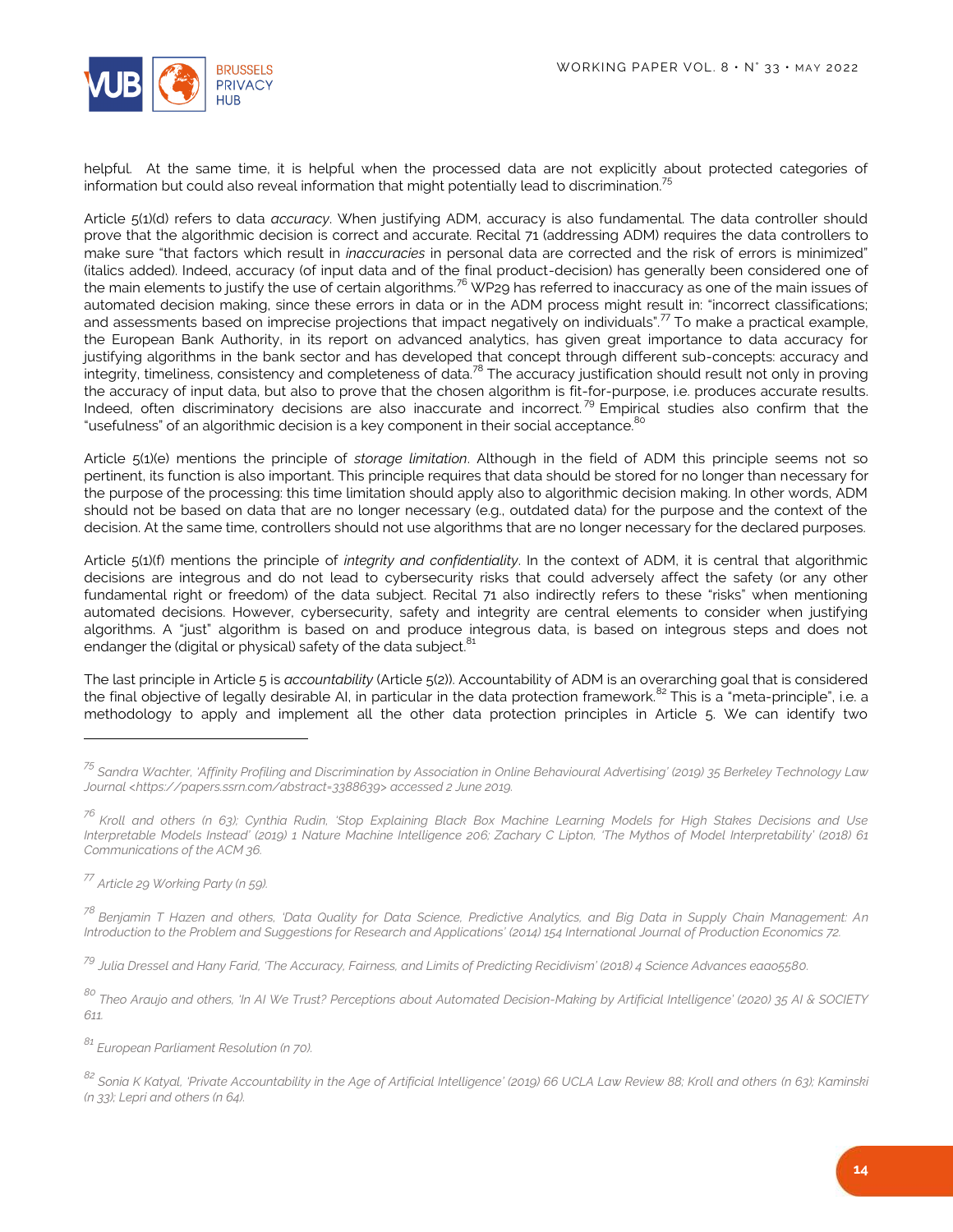

perspectives of accountability justification in the GDPR: a practical perspective and a methodological one. The practical accountability justification should lead to demonstrate that the data controller has proactively implemented some suitable ADM measures under Article 22(3) and recital  $71<sup>83</sup>$  that she is ready to make data subjects exercise their ADMrelated rights (within and beyond Article 22) and that those rights are effective: the right to contest the algorithm, e.g., should be made effective through clear information about the system<sup>84</sup> and the decision and there should be concrete technical or organizational steps to take into account the eventual data subjects' contestation, to comply with it or to explain why such a request is unreasonable.<sup>8</sup>

On the other hand, the methodological perspective of accountability indicates *how* the justification should be conducted, i.e. how the justificatory auditing should be carried out (see section below) and what the *legal approach* to justification should be. In particular, the accountability principle – as Article 5(2) indicates – put the burden of proving data processing compliance on the data controller. <sup>86</sup> This means that there is a rebuttable presumption (*praesumptio iuris tantum*) that the data processing activity at stake – and, thus, any ADM processing too – is not compliant with the data protection principles. The burden of proof about legality is on the data controller.<sup>87</sup> In other terms, we should consider that algorithmic decisions are illegal by-default, unless the data controller *justifies* them through a valid justification, meant both as a process of justificatory auditing and an eventual final justification statement.

#### <span id="page-14-0"></span>**4 Institutionalizing Justification Via Licensure**

Of course, all these values and goals as expressed in law are mere dead letters if they are not realized in an institutional framework for their effective realization (or progressive realization, to borrow terminology from the discourse of cultural and social rights).<sup>88</sup> One way to ensure proper justification of AI along the lines developed above is to create mechanists that promote proper scrutiny occurs before the collection, analysis, and use of the data and algorithms fueling AI, to be followed by ongoing monitoring of AI's effects and results. If enacted via a licensure regime, this scrutiny would enable a true industrial policy for AI, deterring misuses and thereby helping to channel AI development in more socially useful directions. As AI becomes more invasive and contested, there will be increasing calls for licensure regimes. To be legislatively viable, proposals for licensure need theoretical rigor and practical specificity.

Cognizant of these queries, some legislators and regulators have begun to develop an explicitly justification-driven approach to AI.<sup>89</sup> While not embracing licensure, U.S. Sen. Sherrod Brown has demonstrated how substantive limits may

 $\overline{a}$ 

*<sup>86</sup> Information Commissioner's Officer, 'Accountability and Governance' (1 October 2020) <https://ico.org.uk/for-organisations/guide-todata-protection/guide-to-the-general-data-protection-regulation-gdpr/accountability-and-governance/> accessed 29 November 2020.*

*<sup>87</sup> Raluca Oprișiu, 'Reversal of "the Burden of Proof" in Data Protection | Lexology' <https://www.lexology.com/library/detail.aspx?g=e9e8c734-23d9-41bb-a723-5d664b3c86cc> accessed 29 November 2020.*

*<sup>88</sup> Eric Lander, 'Americans Need a Bill of Rights for an AI-Powered World' Wired <https://www.wired.com/story/opinion-bill-of-rightsartificial-intelligence/> accessed 21 January 2022.*

*<sup>83</sup> See, e.g., Antoni Roig, 'Safeguards for the Right Not to Be Subject to a Decision Based Solely on Automated Processing (Article 22 GDPR)' (2018) 8 European Journal of Law and Technology <http://ejlt.org/article/view/570> accessed 15 January 2019.*

*<sup>84</sup> Kaminski and Malgieri (n 38).*

*<sup>85</sup> Gianclaudio Malgieri, 'Automated Decision-Making in the EU Member States: The Right to Explanation and Other "Suitable Safeguards" in the National Legislations' (2019) 35 Computer Law & Security Review 105327.*

*<sup>89</sup> European Data Protection Board, 'Guidelines 1/2018 on Certification and Identifying Certification Criteria in Accordance with Articles 42 and 43 of the Regulation - Version Adopted after Public Consultation | European Data Protection Board' (2018) 20 <https://edpb.europa.eu/our-work-tools/our-documents/guidelines/guidelines-12018-certification-and-identifying\_en> accessed 21 January 2022.*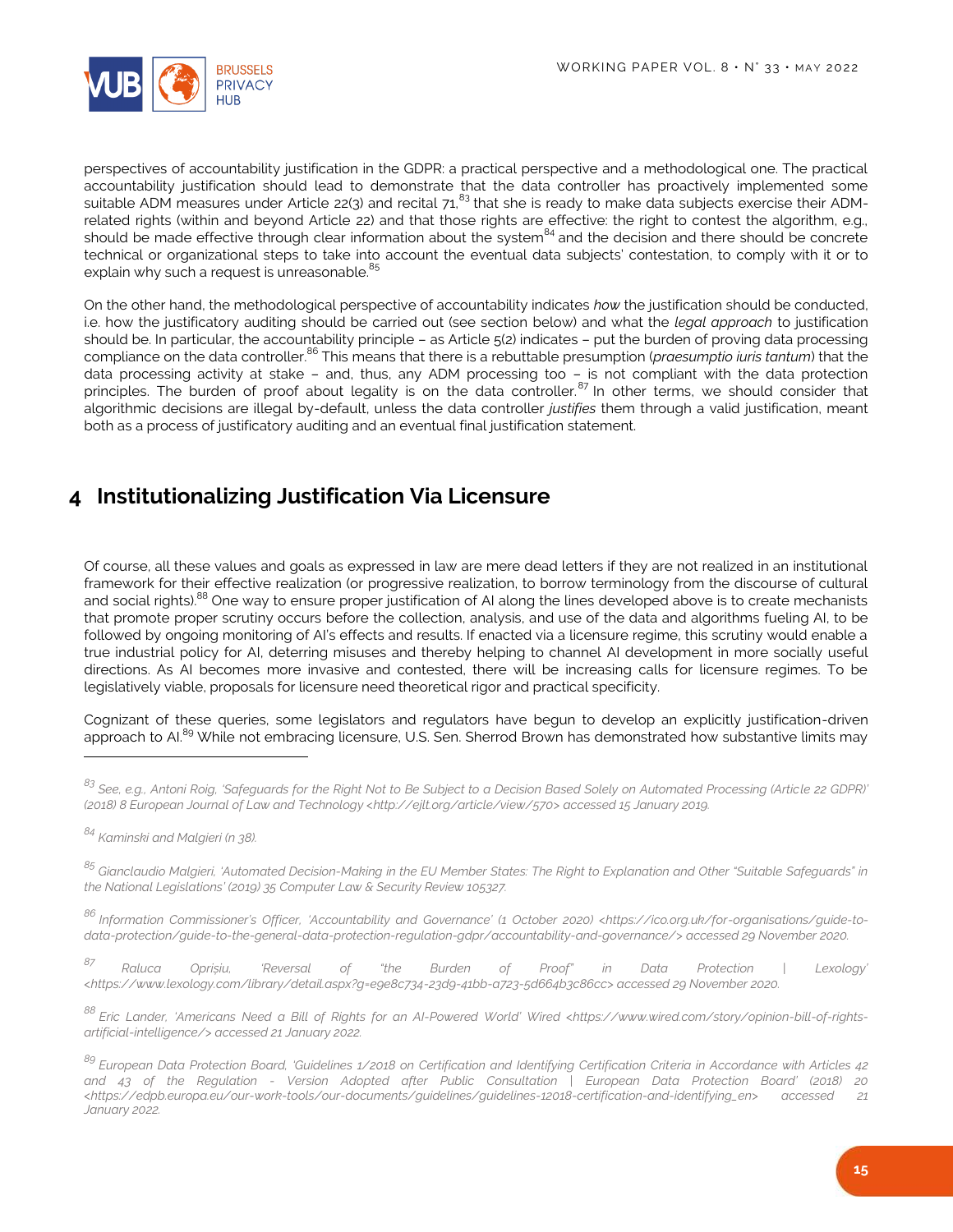

l

be enforced via licensure restrictions for the large-scale data collection, analysis, and use at the heart of so much AI. His proposed Data Accountability and Transparency Act would amount to a Copernican shift in U.S. governance of data, putting civil rights protection at the core of public concern.<sup>90</sup> This reflects a deep concern about the dangers of discrimination against minoritized or disadvantaged groups, as well as against the "invisible minorities" previously described in *The Black Box Society*. 91

### <span id="page-15-0"></span>**4.1 A. Case Study: Facial Recognition**

Consider a concrete example of an AI diagnostic technology that could have dual uses, some to be licensed, and some not to be (and thus forbidden). Researchers have analyzed certain activities of people who extensively searched for information about Parkinson's disease on Bing, including their mouse movements six months before they entered those search terms.<sup>92</sup> Most users of the internet are probably unaware that not just what they click on, but how fast and smoothly they move their mouse to do so, can be recorded and traced by the sites they are using. The group of Bing users who searched for Parkinson's—which it is probably safe to assume is far more likely to have Parkinson's than the population as a whole—tended to have certain tremors in their mouse movements distinct from other searchers. These tremor patterns were undetectable by humans—only machine learning could distinguish the group identified to have a higher propensity to have Parkinson's, based in part on microsecond-by-microsecond differences in speed and motion of hand movement.

A licensure regime would likely forbid the calculation of the inference itself by entities that intend to discriminate based on it (or, more broadly, entities that have not demonstrated a personal or public health rationale for creating, disseminating, or using the inference).<sup>93</sup> But licenses could be granted to physicians to use these inferences to give early diagnosis and support to the person whose data was analyzed in this way. General inferences that enable other diagnostic programs may be permissible as a way of conducting "public or peer-reviewed scientific, historical, or statistical research in the public interest."<sup>94</sup> Thus, the generalizable finding may be made public, but its harmful use against an individual would be precluded by preventing a firm with no reasonable method of improving the person's health from making the inference. This avoids the "runaway AI" problem described in Pasquale's *Black Box Society*, where predictive analytics initially deemed promising and helpful becomes a bane for individuals stigmatized by them.

*<sup>90</sup> Press release, 'Brown Releases New Proposal That Would Protect Consumers' Privacy from Bad Actors | U.S. Senator Sherrod Brown of Ohio' <https://www.brown.senate.gov/newsroom/press/release/brown-proposal-protect-consumers-privacy> accessed 21 January 2022.*

*<sup>91</sup> Pasquale, The Black Box Society (n 2) 2; Sandra Wachter and Brent Mittelstadt, 'A Right to Reasonable Inferences: Re-Thinking Data Protection Law in the Age of Big Data and AI' (2019) 2 Columbia Business Law Review <https://papers.ssrn.com/abstract=3248829> accessed 18 December 2018; Gianclaudio Malgieri and Jedrzej Niklas, 'The Vulnerable Data Subject' (2020) 37 Computer Law & Security Review.*

*<sup>92</sup> Ryen W White, P Murali Doraiswamy and Eric Horvitz, 'Detecting Neurodegenerative Disorders from Web Search Signals' (2018) 1 npj Digital Medicine 1; In this case, the source of the information was clear: Microsoft itself, which operates Bing, permitted the researchers to study anonymized databases. In the U.S., such data is now well beyond the scope of the privacy and security protections guaranteed pursuant to the Health Insurance Portability and Accountability Act (HIPAA) and the Health Information Technology for Economic and Clinical Health (HITECH) Act], see Bill Stead, NCVHS Chair and Linda Kloss, 'Health Information Privacy Beyond HIPAA: A Framework for Use and Protection' 21.*

*<sup>93</sup> Data Accountability and Transparency Act (DATA Act), S. 20719, 116th Cong. § 102(b)(4) (as proposed to the Senate, 2020) [hereinafter AI Act]. The proposed act states that data aggregators "shall not collect, use, or share, or cause to be collected, used, or shared, any personal data unless the aggregator can demonstrate that such personal data is strictly necessary to carry out a permissible purpose under section 102." Id. at § 101.*

*<sup>94</sup> European Data Protection Supervisor, 'Preliminary Opinion on Data Protection and Scientific Research | European Data Protection Supervisor' (2020) <https://edps.europa.eu/data-protection/our-work/publications/opinions/preliminary-opinion-data-protection-andscientific\_en> accessed 21 January 2022.*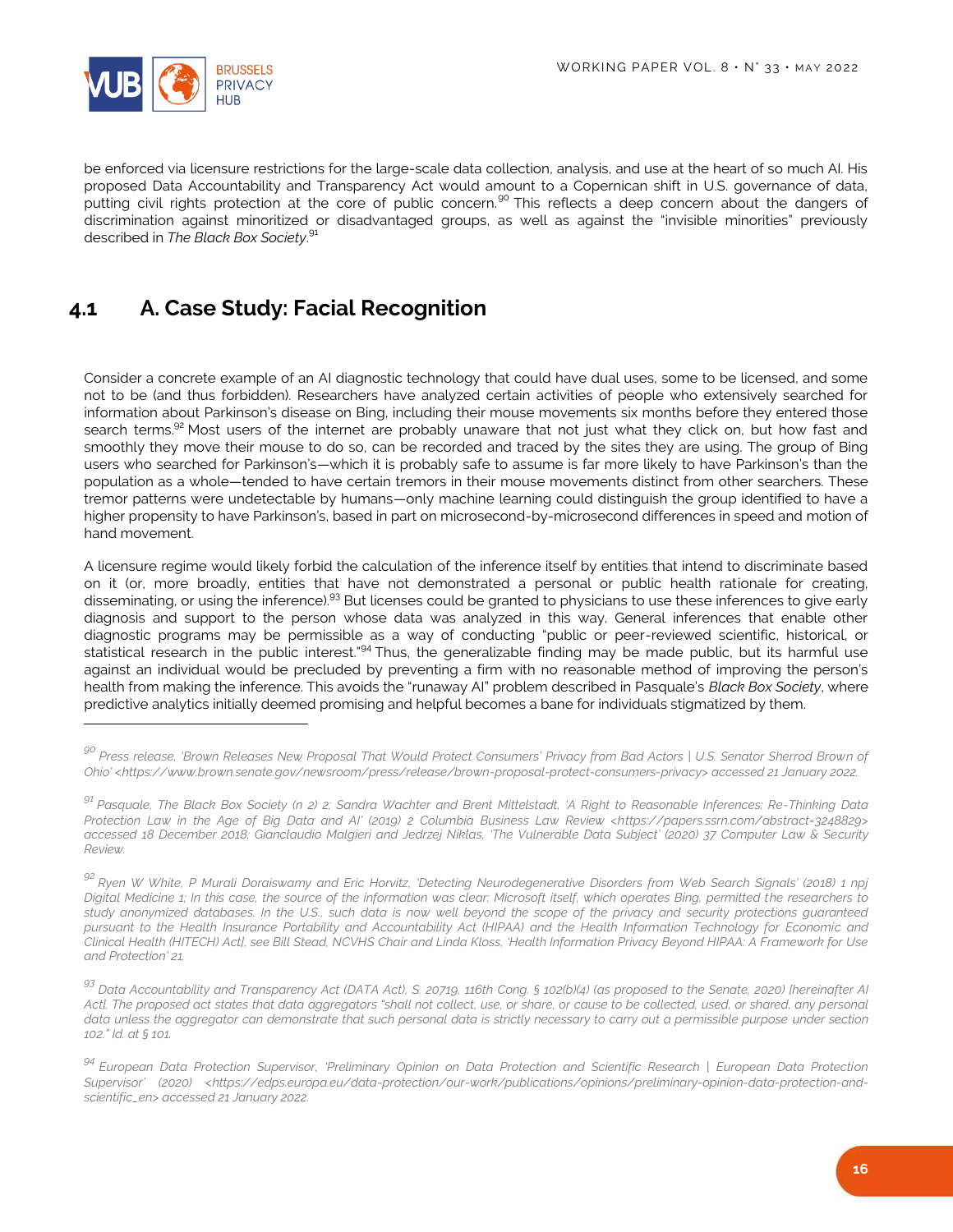

Sensitive to misuses of AI, ethicists have called for restrictions on certain types of AI, with a presumption that it be banned. For example, facial recognition is widely regarded as particularly dangerous and deserving of a ban.<sup>95</sup> The proposed EU AI Act already provides a black-list of AI practices that should be banned (Article 5), but for the large majority of risky AI (the so-called high-risk AI), there is neither a ban nor a justificatory requirement, but only some specific design and organizational duties (Articles 6-15). But licensure allows for society to permit some of the highest value cases of facial recognition, while preventing all others. For example, it may be reasonable to develop highly specialized databases of the faces of terrorists. But to deploy such powerful technology to ticket speeders or ferret out benefits fraud is inappropriate, like using a sledgehammer to kill a fly.<sup>96</sup> A rational government would not license the technology for such purposes, even if it would be entirely reasonable to do so for other purposes (for example, to prevent pandemics via early detection of infection clusters). Nor would it enable many of the forms of discrimination and mischaracterization now enabled by light-to-nonexistent regulation of large-scale AI.

A licensure regime would help ensure that inaccurate, irresponsible, and damaging AI is limited. Rather than assuming that AI use is in general permitted, and that regulators must struggle to catch up and outlaw particular bad acts, a licensure regime flips the presumption. Under it, firms would need to apply for permission for their AI to be deployed in mission-critical and sensitive contexts (at the very least for new AI applications, if older ones are "grandfathered" and thus assumed to be licensed).

#### <span id="page-16-0"></span>**4.2 The Finance Precedent**

l

The shift to thinking of AI use as a privilege, instead of as a right, may seem jarring to American ears, given the expansion of First Amendment coverage over the past century. However, even in the U.S. it is roundly conceded that there are certain particularly sensitive pieces of "information" that cannot simply be collected and disseminated. A die-hard cyberlibertarian or anarchist may want to copy and paste bank account numbers or government identification numbers onto anonymous websites, but that is illegal because complex sociotechnical systems like banks and the Social Security Administration can only function on a predicate of privacy and informational control.<sup>97</sup> AI that enables, say, the automation of constant attempts to break into websites, or massive misuse and wasting of computational powers, should be similarly suspect and restricted.

Just as there is regulation of federally funded human subjects research, similar patterns of review and limitation must apply to the new forms of human classification and manipulation now enabled by AI.<sup>98</sup> A licensure regime for AI also puts some controls on the speed and ubiquity of the correlations such systems can make. Just as policymakers may want to prevent automated bots from dominating forums like Twitter (while permitting their development in other settings), we

*<sup>95</sup> Woodrow Hartzog and Evan Selinger, 'Why You Can No Longer Get Lost in the Crowd' The New York Times (17 April 2019) <https://www.nytimes.com/2019/04/17/opinion/data-privacy.html> accessed 21 January 2022.*

*<sup>96</sup> For an example of other such potential excessive uses, see Robert Pear, 'On Disability and on Facebook? Uncle Sam Wants to Watch What You Post' The New York Times (10 March 2019) <https://www.nytimes.com/2019/03/10/us/politics/social-security-disability-trumpfacebook.html> accessed 21 January 2022.*

*<sup>97</sup> For a broader argument on the limits of First Amendment protection for operational code, see David Golumbia, 'Code Is Not Speech' (Social Science Research Network 2016) SSRN Scholarly Paper ID 2764214 <https://papers.ssrn.com/abstract=2764214> accessed 21 January 2022.*

*<sup>98</sup> For an analysis of the potential and limits of this analogy, see James Grimmelmann, 'Law and Ethics of Experiments on Social Media Users' [2015] Cornell Law Faculty Publications <https://scholarship.law.cornell.edu/facpub/1487>.*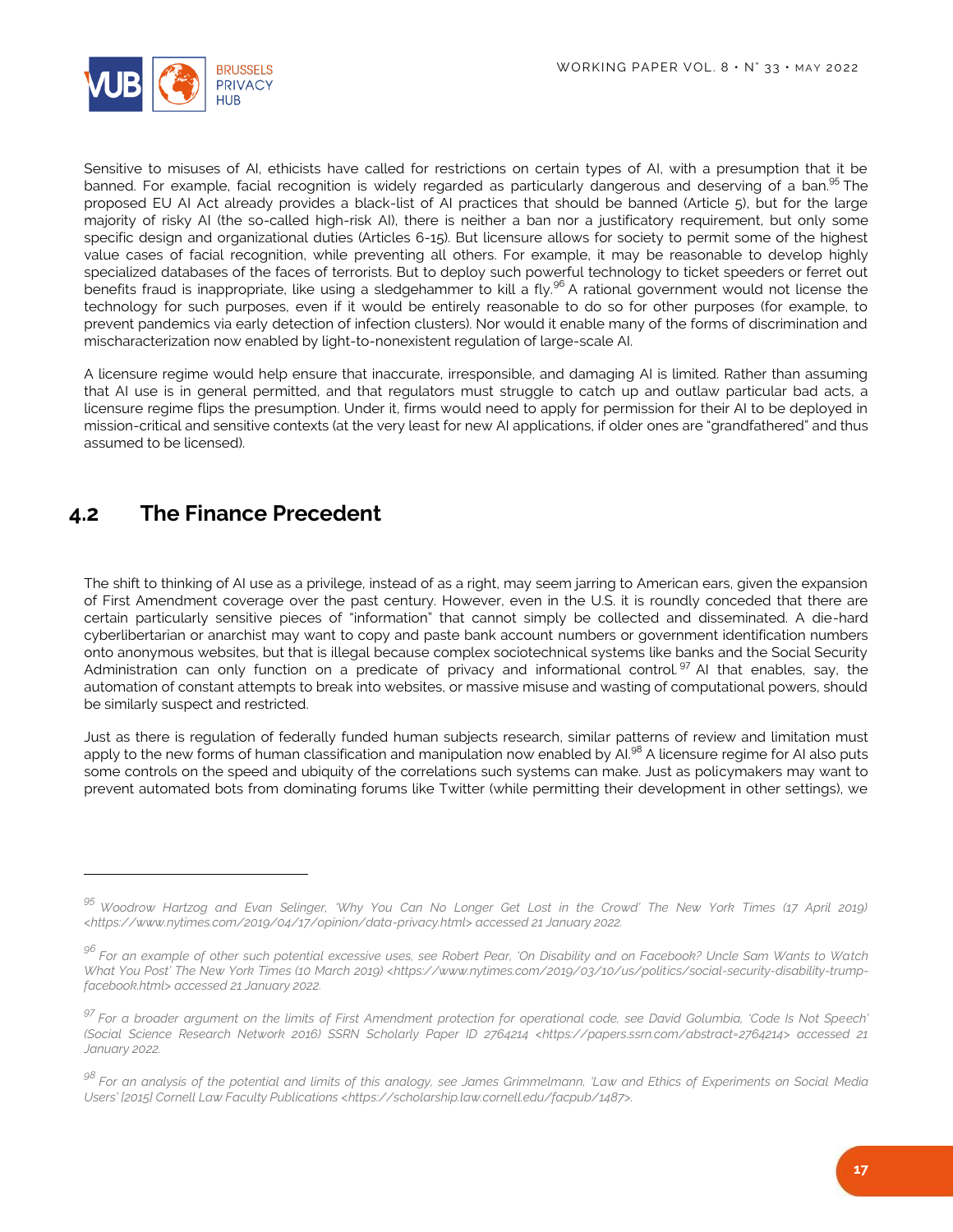

can and should develop a societal consensus toward limiting the degree to which automated correlations of often biased, partial, and secret AI influence our reputations and opportunities.<sup>9</sup>

This commitment is already a robust part of finance regulation. For example, when credit scores are calculated, the Fair Credit Reporting Act imposes restrictions on the AI that can affect them.<sup>100</sup> Far from being a forbidden content-based restriction on the "speech" of scoring, such restrictions are vital to a fair credit system.<sup>101</sup> The Equal Credit Opportunity Act takes the restrictions further regarding a creditor's scoring system.<sup>102</sup> Such scoring systems may not use certain characteristics—such as race, sex, gender, marital status, national origin, religion, or receipt of public assistance—as a factor regarding a customer's credit worthiness.<sup>103</sup>. Far from being a relic of the activist 1970s, restrictions like this are part of contemporary efforts to ensure a fairer credit system.<sup>104</sup>

European examples abound as well. In Germany, the United Kingdom, and France, agencies cannot use ethnic origin, political opinion, trade union membership, or religious beliefs when calculating credit scores.<sup>105</sup> Germany and the United Kingdom also prohibit the use of health AI, while France allows the use of health AI in credit score calculations.<sup>106</sup> Such restrictions might be implemented as part of a licensure regime for use of AI-driven propensity scoring in many fields. For example, authorities may license systems that credibly demonstrate to authorized testing and certification bodies that they do not process AI on forbidden grounds, while denying a license to those that do.

Moreover, credit scores themselves feature as forbidden AI in some other determinations. For example, many U.S. states prevent them from being used by employers.<sup>107</sup> California, Hawaii, and Massachusetts ban the use of credit scoring for automobile insurance.<sup>108</sup> A broad coalition of civil rights and workers' rights groups reject these algorithmic assessments

*<sup>102</sup> A creditor is defined by the Equal Credit Opportunity Act as those who "extend, renew, or continue credit." 15 U.S.C. § 1691(a)(e) (2010).*

*<sup>103</sup> 15 U.S.C. § 1691(a).*

 $\overline{a}$ 

*<sup>104</sup> Keshia Clukey, 'Social Networks Can't Go Into Credit Decisions Under N.Y. Ban (1)' (News Bloomberg Law) <https://news.bloomberglaw.com/banking-law/social-networks-cant-go-into-credit-decisions-under-n-y-ban> accessed 21 January 2022.*

*<sup>105</sup> Nicola Jentzsch, Financial Privacy: An International Comparison of Credit Reporting Systems (Springer Science & Business Media 2007).*

*<sup>108</sup> ibid.*

*<sup>99</sup> On policy rationales for limiting automated bot speech, see Frank Pasquale, 'Preventing a Posthuman Law of Freedom of Expression' in David E Pozen (ed), The Perilous Public Square: Structural Threats to Free Expression Today (Columbia University Press 2020).*

*<sup>100</sup> U.S. Fair Credit Reporting Act (FCRA) § 609, 15 U.S.C. § 1681(g) (2011)*

<sup>&</sup>lt;sup>101</sup> The FCRA provides further language limiting what information may by contained in a consumer report. 15 U.S.C. 1681(c) (2011). Consumer *reports cannot contain: Title 11 cases over ten years old; civil suits, judgments, or arrest records over seven years old; paid tax liens over seven years old; accounts placed for collection or charged to profit and loss over seven years old; or any other adverse information, other than criminal convictions, over seven years old. These restrictions have not been successfully challenged as content-based restrictions under the First Amendment.* 

*<sup>106</sup> Id. The same restriction applies in the U.S. "A consumer reporting agency shall not furnish … a consumer report that contains medical information (other than medical contact information treated in the manner required under section 1681(c)(a)(6) of this title) about a consumer, unless—the consumer affirmatively consents, … if furnished for employment purposes, … the information is relevant to the process or effect the employment or credit transaction, … the information to be furnished pertains solely to transactions, accounts, or balances relating to debts arising from the receipt of medical services, products, or devises, … a creditor shall not obtain or use medical information … in connection with any determination of the consumer's eligibility, or continued eligibility, for credit." Fair Credit Reporting Act, 15 U.S.C. § 1681(b)(g) (2020).*

*<sup>107</sup> Microbilt, 'State Laws Limiting Use of Credit Information For Employment' <https://www.microbilt.com/Cms\_Data/Contents/Microbilt/Media/Docs/MicroBilt-State-Laws-Limiting-Use-of-Credit-Information-For-Employment-Version-1-1-03-01-17-.pdf>.*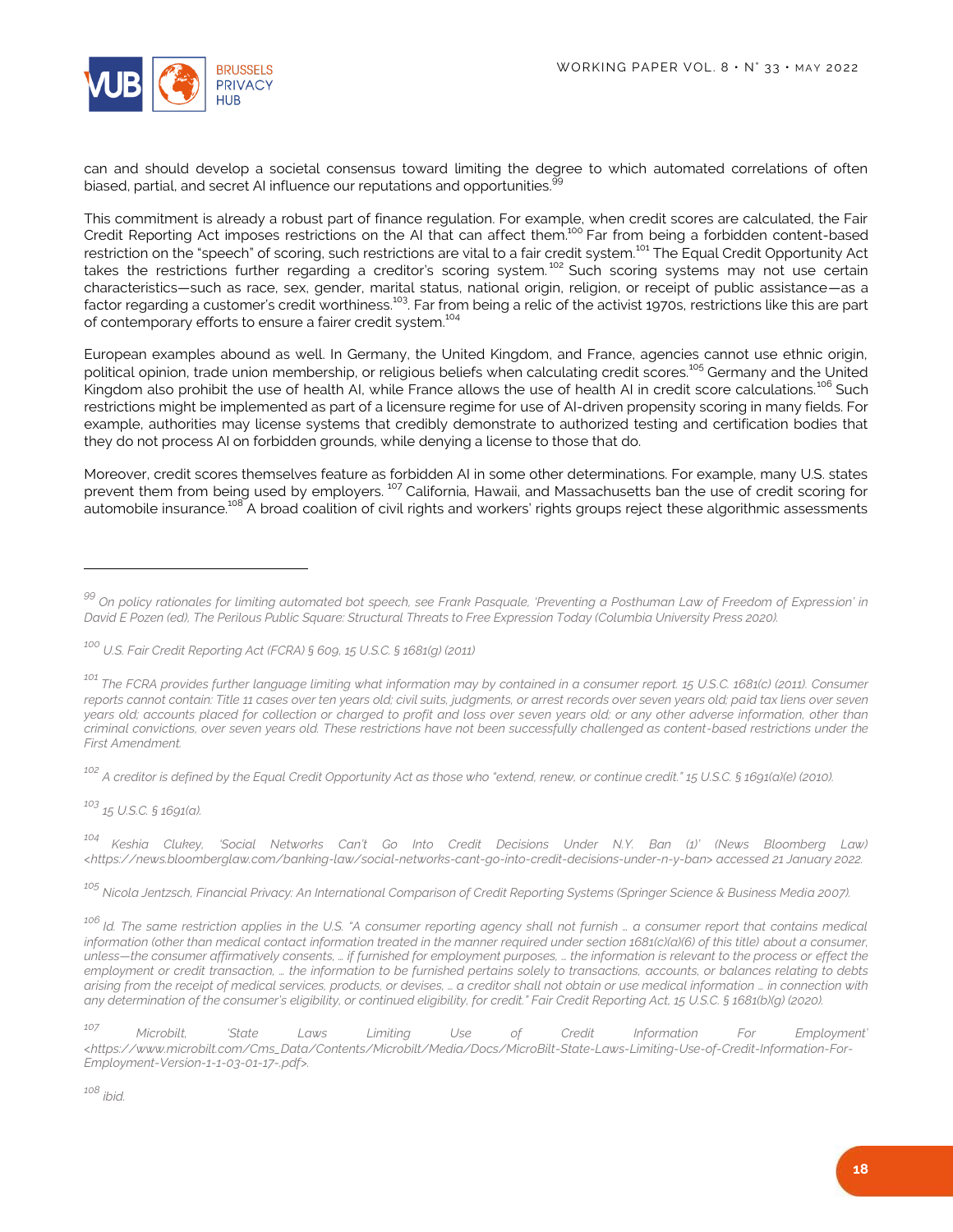

 $\overline{a}$ 

of personal worth and trustworthiness.<sup>109</sup> The logical next step for such activism is to develop systems of evaluation that better respect human dignity and social values in the construction of actionable reputations—those with direct and immediate impact on how we are classified, treated, and evaluated. For example, many have called for the nationalization of at least some credit scores.<sup>110</sup> Compared with that proposal, a licensure regime for such algorithmic assessments of propensity to repay is moderate.

To be sure, there will be some difficult judgment calls to be made, as in the case with any licensure regime. But sizebased triggers can blunt the impact of licensure regimes on innovation by small and medium sized entities, focusing restrictions on firms with the most potential to cause harm. These firms are so powerful that they are almost governmental in their own right.<sup>111</sup> The EU's Digital Services Act proposal, for example, includes obligations that would only apply to platforms that reach 10 percent of the EU population (about 45 million people).<sup>112</sup> The Digital Markets Act proposal includes obligations that would only apply to firms that provide "a core platform service that has more than 45 million monthly active end users established or located in the Union and more than 10,000 yearly active business users established in the Union in the last financial year." <sup>113</sup> In the U.S., the California Consumer Privacy Act applies to companies that have AI on 50,000 California residents. <sup>114</sup> Many U.S. laws requiring security breach notifications generally trigger at around 500-1,000 records breached. <sup>115</sup> In short, a nuanced licensing regime can be developed that is primarily aimed at the riskiest collections of AI, and only imposes such obligations (or less rigorous ones) on smaller entities as the value and administrability of requirements for larger firms is demonstrated.

*<sup>111</sup> Frank Pasquale, 'From Territorial to Functional Sovereignty: The Case of Amazon' [2017] LPE Project <https://lpeproject.org/blog/fromterritorial-to-functional-sovereignty-the-case-of-amazon/> accessed 21 January 2022.*

*<sup>112</sup> Proposal for a Regulation of the European Parliament and of the Council on a Single Market For Digital Services (Digital Services Act), at 3, COM (2020) 825 final (Dec. 15, 2020) ("The operational threshold for service providers in scope of these obligations includes those online platforms with a significant reach in the Union, currently estimated to be amounting to more than 45 million recipients of the service. This threshold is proportionate to the risks brought by the reach of the platforms in the Union; where the Union's population changes by a certain*  percentage, the Commission will adjust the number of recipients considered for the threshold, so that it consistently corresponds to 10% of *the Union's population."); Id. at 31 ("Such significant reach should be considered to exist where the number of recipients exceeds an operational threshold set at 45 million, that is, a number equivalent to 10% of the Union population. The operational threshold should be kept up to date through amendments enacted by delegated acts, where necessary."). Such thresholds reflect a risk-focused model of regulation commended by the German AI Ethics Commission. AI Ethics Comm'n Fed. Gov't Ger., Opinion of the AI Ethics Commission (2019), 177.* 

<sup>113</sup> Proposal for a Regulation of the European Parliament and of the Council on contestable and fair markets in the digital sector (Digital *Markets Act), at 36–37, COM (2020) 842 final (Dec. 15, 2020) ("A provider of core platform services shall be presumed [an important gateway for business users to reach end users] where it provides a core platform service that has more than 45 million monthly active end users established or located in the Union and more than 10,000 yearly active business users established in the Union in the last financial year.").*

<sup>114</sup> CAL. CIV. CODE § 1798.140(c)(1)(B) (West 2020) (covering businesses that "[a]lone or in combination, annually buys, receives for the business's *commercial purposes, sells, or shares for commercial purposes, alone or in combination, the personal information of 50,000 or more consumers, households, or devices").*

*<sup>109</sup> NYC Commission on Human Rights Legal Enforcement Guidance on the Stop Credit Discrimination in Employment Act, N.Y.C. Admin. Code §§ 8-102(29), 8-107(9)(d), (24); Local Law No. 37 (2015), 'Stop Credit Discrimination in Employment Act: Legal Enforcement Guidance' <https://www1.nyc.gov/site/cchr/law/stop-credit-discrimination-employment-act.page> accessed 21 January 2022.*

<sup>&</sup>lt;sup>110</sup> McKenna Moore, 'Biden Wants to Change How Credit Scores Work in America' Fortune <https://fortune.com/2020/12/18/biden-public*credit-agency-economic-justice-personal-finance-racism-credit-scores-equifax-transuion-experian-cfpb/> accessed 21 January 2022; Amy Traub, 'Establish a Public Credit Registry' Demos <https://www.demos.org/policy-briefs/establish-public-credit-registry> accessed 21 January 2022; 'The Biden Plan for Investing in Our Communities through Housing' (Joe Biden for President: Official Campaign Website) <https://joebiden.com/housing/> accessed 21 January 2022.*

*<sup>115</sup> See, e.g., 16 C.F.R. § 318.5(b)–(c) ("A vendor of personal health records or PHR related entity shall provide notice to prominent media outlets serving a State or jurisdiction, following the discovery of a breach of security, if the unsecured PHR identifiable health information of 500 or more residents of such State or jurisdiction is, or is reasonably believed to have been, acquired during such breach."); SECURITY BREACH NOTIFICATION LAWS, [https://www.ncsl.org/research/telecommunications-and-information-technology/security-breach-notification](https://www.ncsl.org/research/telecommunications-and-information-technology/security-breach-notification-laws.aspx)[laws.aspx](https://www.ncsl.org/research/telecommunications-and-information-technology/security-breach-notification-laws.aspx) [\[https://perma.cc/BS39-J2RE\]](https://perma.cc/BS39-J2RE) (last visited May 13, 2021) (36 states set notification thresholds at 500 or 1,000).*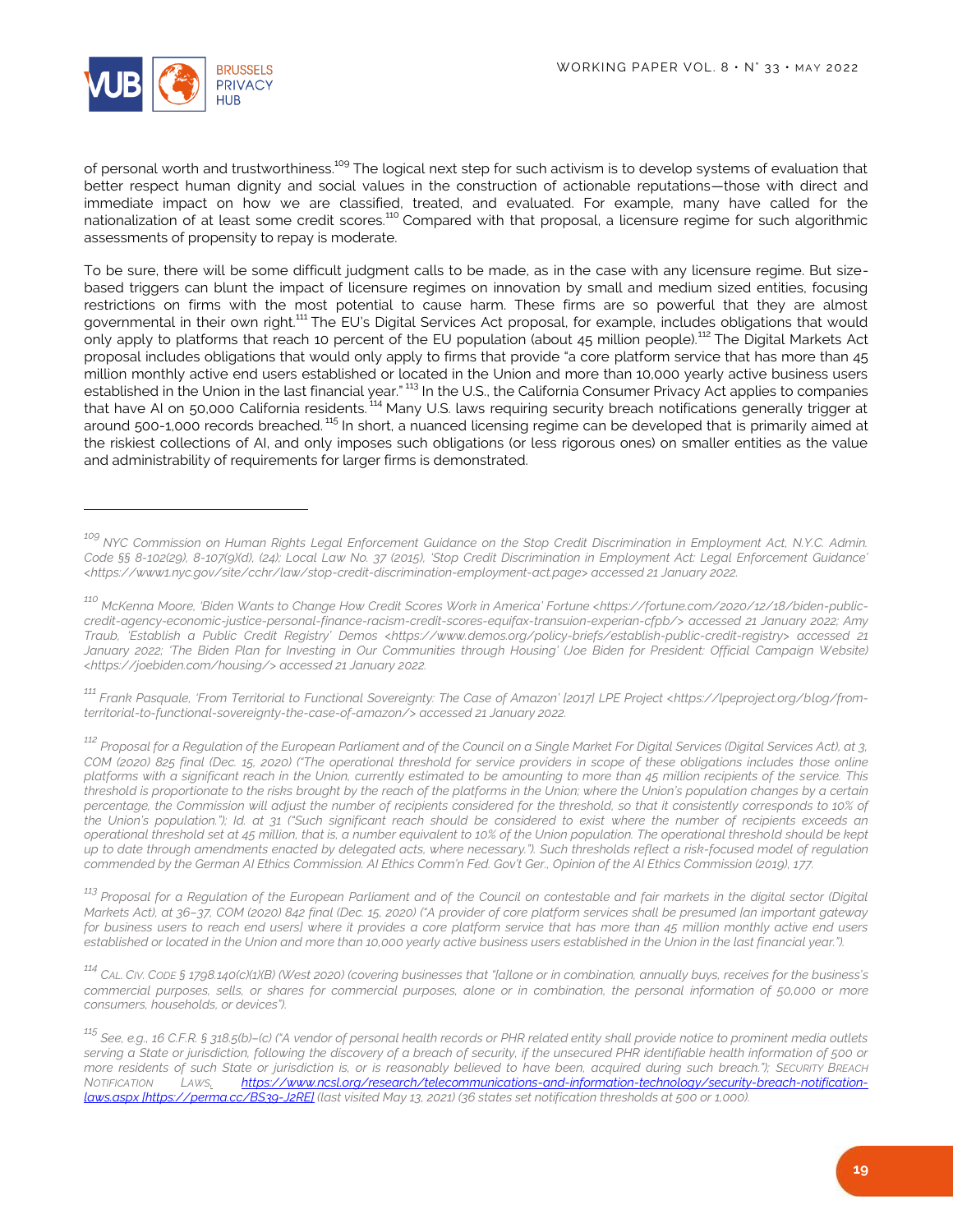

 $\overline{a}$ 

## <span id="page-19-0"></span>**4.3 Anticipating Objections**

There will, of course, be many objections to our proposal. The division of responsibilities among the European Commission and member states can become dizzyingly complicated, as evidenced in recent concerns about the EU AI Act's apparent delegation of important functions to standardization bodies. Veale and Borgesius have complained that the standardization bodies that are slated to play an important role in EU AI regulation are not, at present, constituted to fully grasp (let alone regulate) the full panoply of civil rights, safety, and other normative issues raised by AI.<sup>116</sup> We agree that it would take some investment and empowerment of such institutions to address the full array of concerns raised. However, until more apt regulatory bodies are proposed, it may well be necessary to institutionally house licensure and justification regimes in institutions that will need to adapt to the role.

Given their regulation of information and information flows, licensure regimes will face challenges in some jurisdictions based on free expression rights.<sup>117</sup> For some commentators, AI and robots are tantamount to persons, and thus deserve free speech rights.<sup>118</sup> While understandable as a futuristic possibility, the problems of such "rights for machines" become clear upon further reflection. As Birhane and van Dijk argue, so-called "intelligent machines" are "increasingly used in sustaining forms of oppression."<sup>119</sup> Consider the case of facial recognition. It is one thing to go to a protest when security personnel watch from afar. It is quite another when the police can immediately access your name, address, and job from a quick face scan purchased from an unaccountable private firm using machine vision.

This may be one reason why the American Civil Liberties Union decisively supported the regulation of Clearview AI (a firm providing facial recognition services) under the Illinois Biometric Information Privacy Act (BIPA), despite Clearview's insistence (to courts and the public at large) that it has a First Amendment right to gather and analyze AI unimpeded by BIPA. If unregulated, the firm's activities seem far more likely to undermine a robust public sphere than to promote it. Moreover, even if its AI applications were granted free expression protections, such protections may be limited by "time, place, and manner" restrictions. In that way, the licensure regime proposed here is much like permit requirements for parades, which recognize the need to balance the parade organizers' and marchers' free expression rights against the public need for safe and orderly streets. Given the privacy, security, and safety concerns raised by many forms of AI, a tailored licensing regime may be subject to only intermediate scrutiny in the U.S (ACLU v. Clearview AI, Case 20 CH 4353, Aug. 27, 2021: "BIPA's speaker-based exemptions do not appear to favor any particular viewpoint. As BIPA's restrictions are content neutral, the Court finds that intermediate scrutiny is the proper standard."). Far less free expression protection

*<sup>116</sup> Michael Veale and Frederik Zuiderveen Borgesius, 'Demystifying the Draft EU Artificial Intelligence Act — Analysing the Good, the Bad, and the Unclear Elements of the Proposed Approach' (2021) 22 Computer Law Review International 97.*

*<sup>117</sup> These rights claims will be particularly salient in the U.S., whose courts have expanded the scope of the First Amendment to cover many types of activity that would not merit free expression elsewhere, or would merit much less intense free expression protection, given the importance of competing rights to privacy, security, and AI protection. On the general issue of information processing being categorized as speech, see Jack M Balkin, 'Information Fiduciaries and the First Amendment' (2016) 49 UC Davis Law Review 52; Jane Bambauer, 'Is Data Speech?' (2014) 66 Stanford Law Review 57; Paul M Schwartz, 'Free Speech vs. Information Privacy: Eugene Volokh's First Amendment Jurisprudence' (2000) 52 Stanford Law Review 1559; James Hilmert, 'The Supreme Court Takes on the First Amendment Privacy Conflict and Stumbles: Bartnicki v. Vopper, the Wiretapping Act, and the Notion of Unlawfully Obtained Information' (2002) 77 77 Indiana Law Journal 639 (2002) <https://www.repository.law.indiana.edu/ilj/vol77/iss3/5>; Eric Easton, 'Ten Years After: Bartnicki v. Vopper as a Laboratory for First Amendment Advocacy and Analysis' [2011] SSRN Electronic Journal <http://www.ssrn.com/abstract=1986895> accessed 21 January 2022.Bambauer.*

*<sup>118</sup> John Frank Weaver, 'Why Robots Deserve Free Speech Rights' [2018] Slate <https://slate.com/technology/2018/01/robots-deserve-afirst-amendment-right-to-free-speech.html> accessed 21 January 2022.*

*<sup>119</sup> Abeba Birhane and Jelle van Dijk, 'Robot Rights? Let's Talk about Human Welfare Instead' [2020] Proceedings of the AAAI/ACM Conference on AI, Ethics, and Society 207.*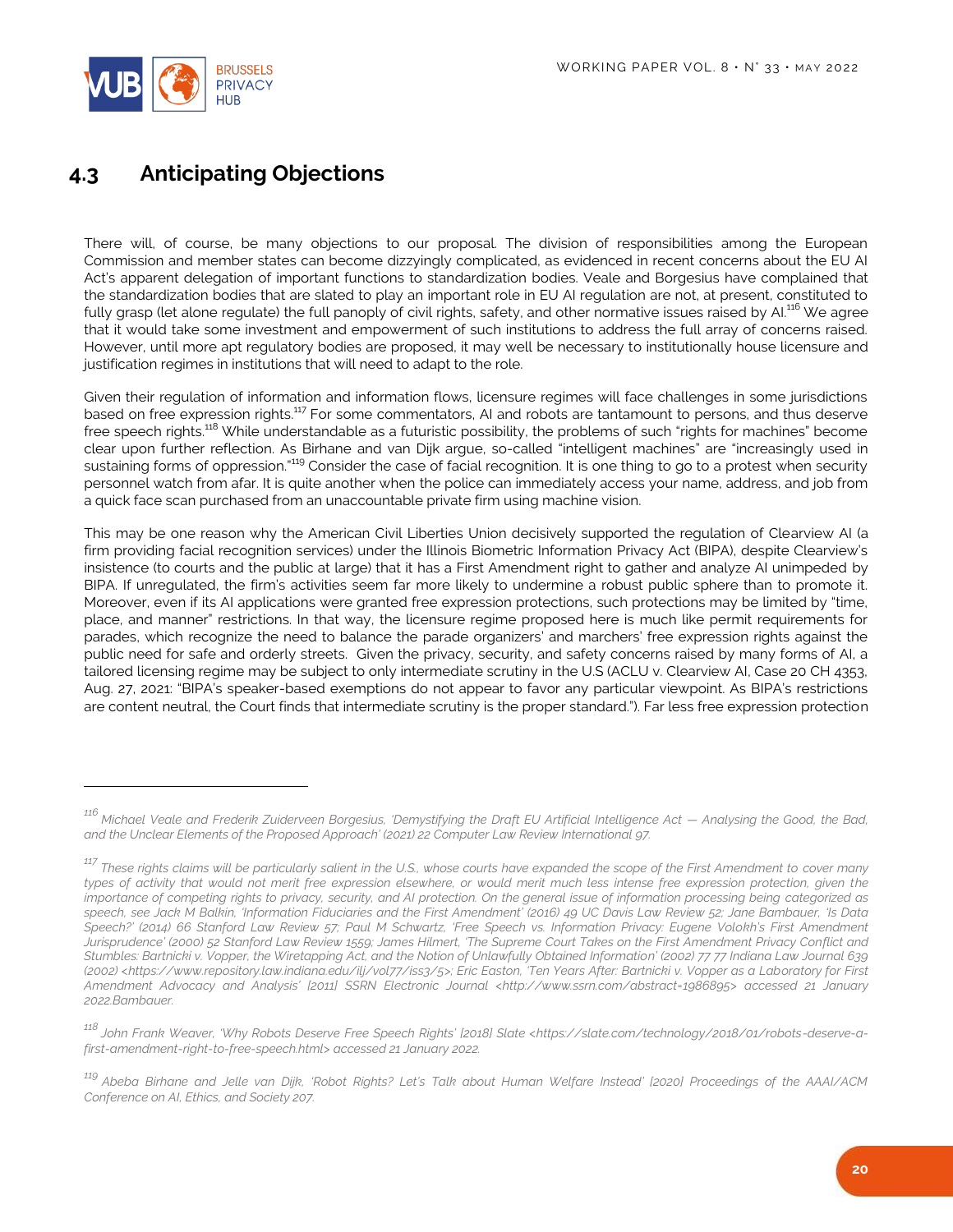

would be due in the EU, Canada, and Australia.<sup>120</sup> And the Chinese government, a leader in this space, has even more freedom of maneuver.<sup>121</sup>

## <span id="page-20-0"></span>**5 Conclusion**

 $\overline{a}$ 

Without proper assurances that the abuse of AI has been foreclosed, citizens should not accede to the large-scale application of AI now underway. Not only *ex post* enforcement, but also *ex ante* licensure are necessary to ensure that AI are only used for permissible purposes. This article has sketched the first steps toward translating the general normative construct of a "social license" for AI use into a specific licensure framework, building on the existing legal framework (e.g., the GDPR) and considering also the new policy proposals.

Of course, more conceptual work remains to be done, both substantively (elaborating grounds for denying a license) and practically (to estimate the resources needed to develop the first iteration of the licensing proposal).<sup>122</sup> The notice and consent model has enjoyed the benefits of such conceptual work for decades; now it is time to devote similar intellectual energy to a licensing model.

*Ex ante* licensure of large-scale AI use should become common in jurisdictions committed to enabling democratic governance of AI. Defining permissible purposes for the licensure of AI will take up an increasing amount of time for regulators, and law enforcers will need new tools to ensure that regulations are actually being followed. The articulation and enforcement of these specifications will prove an essential foundation of an emancipatory industrial policy for AI.

*<sup>120</sup> Office of the Privacy Commissioner of Canada, 'Joint Investigation of Clearview AI, Inc. by the Office of the Privacy Commissioner of Canada, the Commission d'accès à l'information Du Québec, the Information and Privacy Commissioner for British Columbia, and the Information Privacy Commissioner of Alberta' (3 February 2021) <https://www.priv.gc.ca/en/opc-actions-anddecisions/investigations/investigations-into-businesses/2021/pipeda-2021-001/> accessed 21 January 2022.*

*<sup>121</sup> 'Translation: Internet Information Service Algorithmic Recommendation Management Provisions – Effective March 1, 2022' (DigiChina) <https://digichina.stanford.edu/work/translation-internet-information-service-algorithmic-recommendation-management-provisionseffective-march-1-2022/> accessed 21 January 2022.*

*<sup>122</sup> To provide the proper level of resources, the "self-funding agency" model is useful. Certain financial and medical regulators are funded in part via fees paid by regulated entities which must apply to engage in certain activities. For example, fees paid pursuant to the Prescription Drug User Fee Act (PDUFA) fund the Food and Drug Administration (which essentially licenses drugs for sale in the U.S.). For background on this Act and its Amendments, see U.S. Food and Drug Administration, Prescription Drug User Fee Amendments, at <https://www.fda.gov/industry/fda-user-fee-programs/prescription-drug-user-fee-amendments> (last updated Aug. 25, 2021).*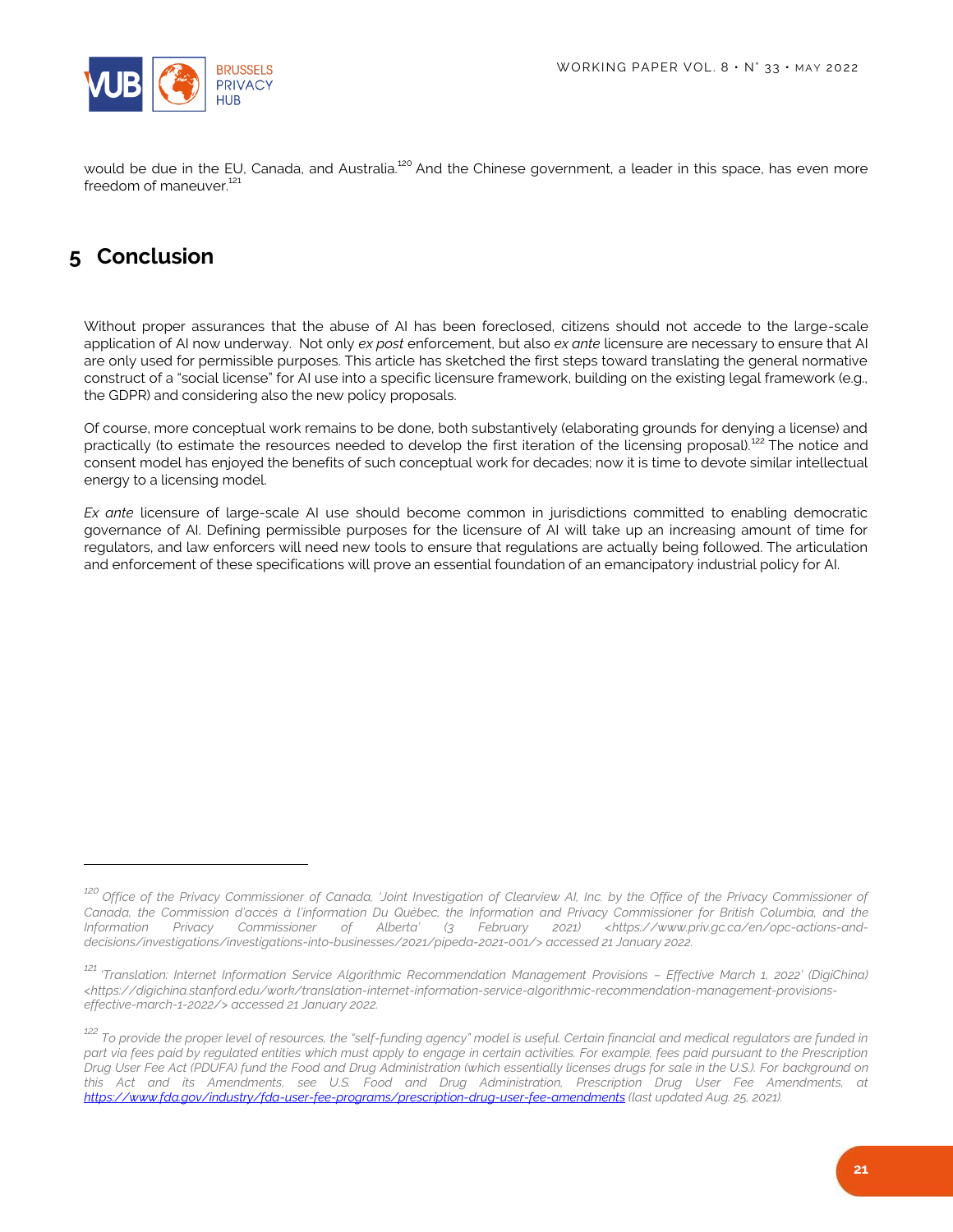

## **Bibliography**

*Aarnio A, The Rational as Reasonable: A Treatise on Legal Justification (Springer Science & Business Media 1986)*

Alexander L and Moore M, 'Deontological Ethics' in Edward N Zalta (ed), The Stanford Encyclopedia of Philosophy (Winter *2020, Metaphysics Research Lab, Stanford University 2020) <https://plato.stanford.edu/archives/win2020/entries/ethicsdeontological/> accessed 1 December 2020*

*Anderson E, Private Government: How Employers Rule Our Lives (Princeton University Press 2017)*

*Araujo T and others, 'In AI We Trust? Perceptions about Automated Decision-Making by Artificial Intelligence' (2020) 35 AI & SOCIETY 611*

*Article 29 Working Party, 'Guidelines on Automated Individual Decision-Making and Profiling for the Purposes of Regulation 2016/679' (2017)*

*Balkin JM, 'Information Fiduciaries and the First Amendment' (2016) 49 UC Davis Law Review 52*

*Bambauer J, 'Is Data Speech?' (2014) 66 Stanford Law Review 57*

*Barocas S and Selbst AD, 'Big Data's Disparate Impact' (2016) 104 California Law Review 671*

*Biran O and Cotton CV, 'Explanation and Justification in Machine Learning : A Survey' </paper/Explanation-and-Justification-in-Machine-Learning-%3A-Biran-Cotton/02e2e79a77d8aabc1af1900ac80ceebac20abde4> accessed 26 November 2020*

*Birhane A and van Dijk J, 'Robot Rights? Let's Talk about Human Welfare Instead' [2020] Proceedings of the AAAI/ACM Conference on AI, Ethics, and Society 207*

*Boltanski L and Thévenot L, On Justification (2006) <https://press.princeton.edu/books/paperback/9780691125169/onjustification> accessed 21 January 2022*

*Brennan-Marquez K, '"Plausible Cause": Explanatory Standards in the Age of Powerful Machines' 70 Vanderlibt Law Review 53*

*Brkan M, 'The Essence of the Fundamental Rights to Privacy and Data Protection: Finding the Way Through the Maze of the CJEU's Constitutional Reasoning' (2019) 20 German Law Journal 864*

*Broussard M, Artificial Unintelligence: How Computers Misunderstand the World (MIT Press 2018)*

*Bunge M, Philosophy of Science: From Problem to Theory (Transaction Publishers 1998)*

*Butterworth M, 'The ICO and Artificial Intelligence: The Role of Fairness in the GDPR Framework' (2018) 34 Computer Law & Security Review 257*

*Canada O of the PC of, 'Joint Investigation of Clearview AI, Inc. by the Office of the Privacy Commissioner of Canada, the Commission d'accès à l'information Du Québec, the Information and Privacy Commissioner for British Columbia, and the Information Privacy Commissioner of Alberta' (3 February 2021) <https://www.priv.gc.ca/en/opc-actions-anddecisions/investigations/investigations-into-businesses/2021/pipeda-2021-001/> accessed 21 January 2022*

*Clifford D and Ausloos J, 'Data Protection and the Role of Fairness' (2018) 37 Yearbook of European Law 130*

*Clukey K, 'Social Networks Can't Go Into Credit Decisions Under N.Y. Ban (1)' (News Bloomberg Law) <https://news.bloomberglaw.com/banking-law/social-networks-cant-go-into-credit-decisions-under-n-y-ban> accessed 21 January 2022*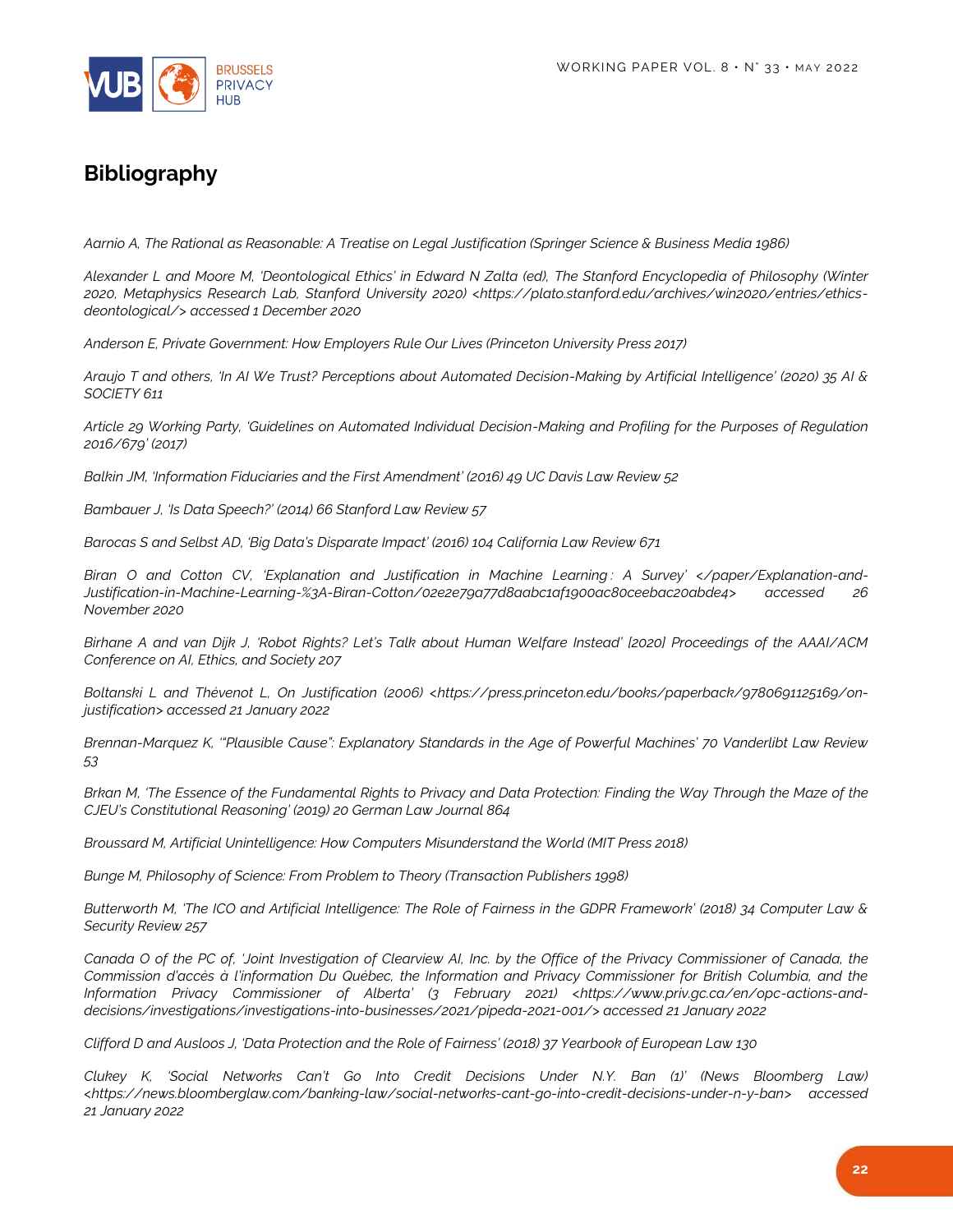

*Cohen JE, 'Turning Privacy Inside Out' (2019) 20 Theoretical Inquiries in Law <http://www7.tau.ac.il/ojs/index.php/til/article/view/1607> accessed 23 January 2019*

*Corbyn Z, '"Bossware Is Coming for Almost Every Worker": The Software You Might Not Realize Is Watching You' The*  Guardian (27 April 2022) <https://www.theguardian.com/technology/2022/apr/27/remote-work-software-home*surveillance-computer-monitoring-pandemic> accessed 3 May 2022*

*Data Ethics Commission of the Federal Government of Germany, 'Opinion of the Data Ethics Commission' <https://www.bmj.de/SharedDocs/Downloads/DE/Themen/Fokusthemen/Gutachten\_DEK\_EN\_lang.html> accessed 21 January 2022*

*Dressel J and Farid H, 'The Accuracy, Fairness, and Limits of Predicting Recidivism' (2018) 4 Science Advances eaao5580*

*Dwork C and Mulligan DK, 'It's Not Privacy, and It's Not Fair' (2013) 66 Stanford Law Review 6*

*Easton E, 'Ten Years After: Bartnicki v. Vopper as a Laboratory for First Amendment Advocacy and Analysis' [2011] SSRN Electronic Journal <http://www.ssrn.com/abstract=1986895> accessed 21 January 2022*

*Edwards L and Veale M, 'Enslaving the Algorithm: From a "Right to an Explanation" to a "Right to Better Decisions"?' (2018) 16 IEEE Security & Privacy 46*

*European Data Protection Board, 'Guidelines 1/2018 on Certification and Identifying Certification Criteria in Accordance with Articles 42 and 43 of the Regulation - Version Adopted after Public Consultation | European Data Protection Board' (2018) <https://edpb.europa.eu/our-work-tools/our-documents/guidelines/guidelines-12018-certification-and-identifying\_en> accessed 21 January 2022*

*European Data Protection Supervisor, 'Preliminary Opinion on Data Protection and Scientific Research | European Data Protection Supervisor' (2020) <https://edps.europa.eu/data-protection/our-work/publications/opinions/preliminaryopinion-data-protection-and-scientific\_en> accessed 21 January 2022*

*European Parliament Resolution, 'Framework of Ethical Aspects of Artificial Intelligence, Robotics and Related Technologies - Tuesday, 20 October 2020' <https://www.europarl.europa.eu/doceo/document/TA-9-2020-0275\_EN.html> accessed 21 January 2022*

*'EXPLAIN | Meaning & Definition for UK English | Lexico.Com' (Lexico Dictionaries | English) <https://www.lexico.com/definition/explain> accessed 21 January 2022*

*Falco G and others, 'Governing AI Safety through Independent Audits' (2021) 3 Nature Machine Intelligence <https://uwerepository.worktribe.com/output/7562797/governing-ai-safety-through-independent-audits> accessed 21 January 2022*

*Fortuna-Zanfir G, 'Forgetting about Consent. Why the Focus Should Be on "Suitable Safeguards" in Data Protection Law' in Serge Gutwirth, Ronald Leenes, Paul De Hert (ed), Reloading Data Protection (Springer 2014)*

*Future of Privacy Forum, 'Unfairness By Algorithm: Distilling the Harms of Automated Decision-Making' (2017) <https://fpf.org/2017/12/11/unfairness-by-algorithm-distilling-the-harms-of-automated-decision-making/> accessed 8 February 2020*

Galhotra S, Brun Y and Meliou A, 'Fairness Testing: Testing Software for Discrimination', Proceedings of the 2017 11th Joint *Meeting on Foundations of Software Engineering - ESEC/FSE 2017 (ACM Press 2017) <http://dl.acm.org/citation.cfm?doid=3106237.3106277> accessed 31 May 2019*

*Gebru T and others, 'Datasheets for Datasets' (2021) 64 Communications of the ACM 86*

*Golumbia D, 'Code Is Not Speech' (Social Science Research Network 2016) SSRN Scholarly Paper ID 2764214 <https://papers.ssrn.com/abstract=2764214> accessed 21 January 2022*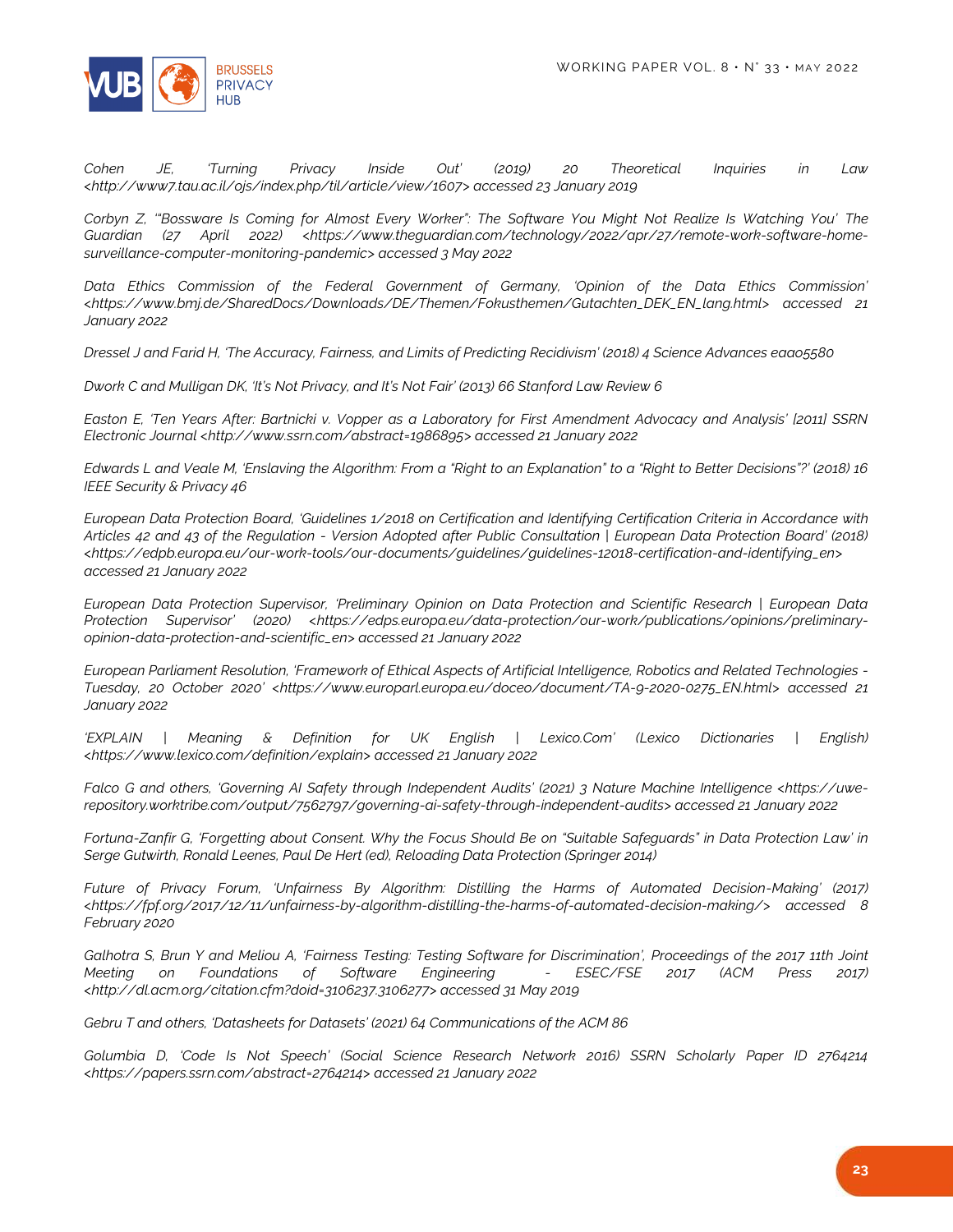

*Grimmelmann J, 'Law and Ethics of Experiments on Social Media Users' [2015] Cornell Law Faculty Publications <https://scholarship.law.cornell.edu/facpub/1487>*

*Hamon R and others, 'Impossible Explanations? Beyond Explainable AI in the GDPR from a COVID-19 Use Case Scenario', Proceedings of the 2021 ACM Conference on Fairness, Accountability, and Transparency (Association for Computing Machinery 2021) <https://doi.org/10.1145/3442188.3445917> accessed 27 May 2021*

*Hartzog W and Selinger E, 'Why You Can No Longer Get Lost in the Crowd' The New York Times (17 April 2019) <https://www.nytimes.com/2019/04/17/opinion/data-privacy.html> accessed 21 January 2022*

*Harwell D, 'A Face-Scanning Algorithm Increasingly Decides Whether You Deserve the Job' Washington Post <https://www.washingtonpost.com/technology/2019/10/22/ai-hiring-face-scanning-algorithm-increasingly-decideswhether-you-deserve-job/> accessed 3 May 2022*

*Hazen BT and others, 'Data Quality for Data Science, Predictive Analytics, and Big Data in Supply Chain Management: An Introduction to the Problem and Suggestions for Research and Applications' (2014) 154 International Journal of Production Economics 72*

*Henin C and Métayer DL, 'A Framework to Contest and Justify Algorithmic Decisions' [2021] AI and Ethics <https://hal.inria.fr/hal-03127932> accessed 21 January 2022*

*——, 'A Multi-Layered Approach for Interactive Black-Box Explanations' 38*

*Hildebrandt M, 'Profile Transparency by Design? Re-Enabling Double Contingency' <https://works.bepress.com/mireille\_hildebrandt/63/> accessed 3 January 2019*

*——, Law for Computer Scientists and Other Folk (Oxford University Press 2020)*

*Hilmert J, 'The Supreme Court Takes on the First Amendment Privacy Conflict and Stumbles: Bartnicki v. Vopper, the Wiretapping Act, and the Notion of Unlawfully Obtained Information' (2002) 77 77 Indiana Law Journal 639 (2002) <https://www.repository.law.indiana.edu/ilj/vol77/iss3/5>*

*Horowitz DL, 'Justification and Excuse in the Program of the Criminal Law' (1986) 49 Law and Contemporary Problems 109*

*Information Commissioner's Officer, 'Accountability and Governance' (1 October 2020) <https://ico.org.uk/fororganisations/guide-to-data-protection/guide-to-the-general-data-protection-regulation-gdpr/accountability-andgovernance/> accessed 29 November 2020*

*Jentzsch N, Financial Privacy: An International Comparison of Credit Reporting Systems (Springer Science & Business Media 2007)*

*Johnson K, Pasquale F and Chapman J, 'Artificial Intelligence, Machine Learning, and Bias in Finance: Toward Responsible Innovation' (2019) 88 Fordham Law Review 31*

*'JUSTIFICATION | Meaning & Definition for UK English | Lexico.Com' (Lexico Dictionaries | English) <https://www.lexico.com/definition/justification> accessed 21 January 2022*

*Kaminski M and Malgieri G, 'Multi-Layered Explanation from Algorithmic Impact Assessments in the GDPR', FAT 2020 Proceedings (ACM publishing 2020)*

*Kaminski ME, 'Binary Governance: Lessons from the GDPR's Approach to Algorithmic Accountability' (2019) 92 Southern California Law Review <https://papers.ssrn.com/abstract=3351404> accessed 23 April 2019*

*Kaminski ME and Malgieri G, 'Algorithmic Impact Assessments under the GDPR: Producing Multi-Layered Explanations' (2019) 19–28 U of Colorado Law Legal Studies Research Paper <https://papers.ssrn.com/abstract=3456224> accessed 28 October 2019*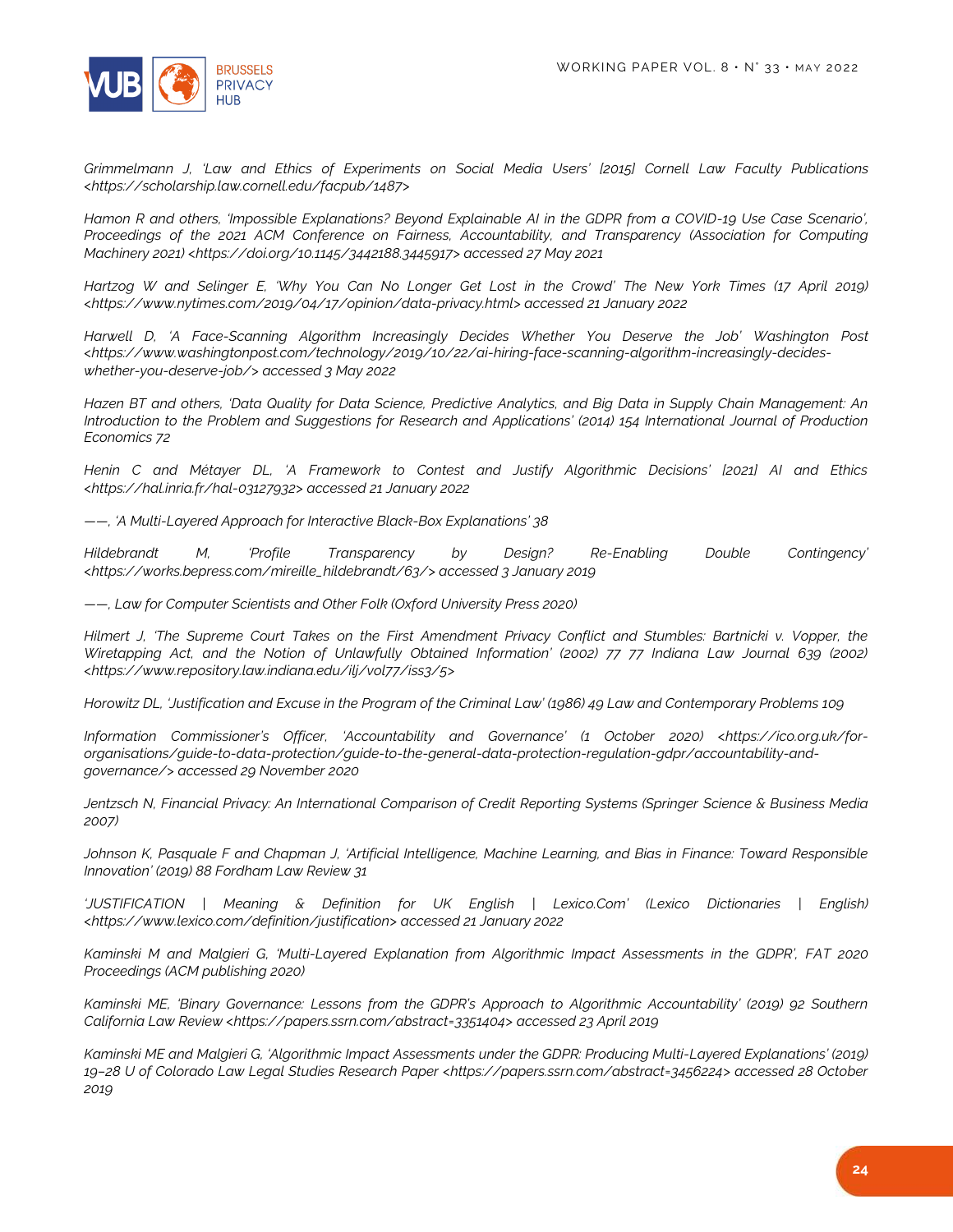

*Katyal SK, 'Private Accountability in the Age of Artificial Intelligence' (2019) 66 UCLA Law Review 88*

*Kim PT, 'Data-Driven Discrimination at Work' 58 81*

*Kloza D and others, 'Data Protection Impact Assessment in the European Union: Developing a Template for a Report from the Assessment Process' (LawArXiv 2020) DPiaLab Policy Brief <https://osf.io/7qrfp> accessed 1 December 2020*

*Kroll J and others, 'Accountable Algorithms' (2017) 165 University of Pennsylvania Law Review 633*

*Lander E, 'Americans Need a Bill of Rights for an AI-Powered World' Wired <https://www.wired.com/story/opinion-bill-ofrights-artificial-intelligence/> accessed 21 January 2022*

*Lashbrook A, 'AI-Driven Dermatology Could Leave Dark-Skinned Patients Behind' The Atlantic (16 August 2018) <https://www.theatlantic.com/health/archive/2018/08/machine-learning-dermatology-skin-color/567619/> accessed 3 May 2022*

*Lepri B and others, 'Fair, Transparent, and Accountable Algorithmic Decision-Making Processes' (2018) 31 Philosophy & Technology 611*

*Lipton ZC, 'The Mythos of Model Interpretability' (2018) 61 Communications of the ACM 36*

*Lodder AR, Dialaw: On Legal Justification and Dialogical Models of Argumentation (1999 ed, Kluwer Academic Pub 1999)*

Loi M, Ferrario A and Viganò E, 'Transparency as Design Publicity: Explaining and Justifying Inscrutable Algorithms' [2020] *Ethics and Information Technology <https://doi.org/10.1007/s10676-020-09564-w> accessed 30 November 2020*

*Lupton D and Williamson B, 'The Datafied Child: The Dataveillance of Children and Implications for Their Rights' (2017) 19 New Media & Society 780*

*Malgieri G, 'Automated Decision-Making in the EU Member States: The Right to Explanation and Other "Suitable Safeguards" in the National Legislations' (2019) 35 Computer Law & Security Review 105327*

*——, 'The Concept of Fairness in the GDPR: A Linguistic and Contextual Interpretation', Proceedings of the 2020 Conference on Fairness, Accountability, and Transparency (Association for Computing Machinery 2020) <https://doi.org/10.1145/3351095.3372868> accessed 29 January 2020*

*Malgieri G and Comandé G, 'Why a Right to Legibility of Automated Decision-Making Exists in the General Data Protection Regulation' (2017) 7 International Data Privacy Law 243*

*Malgieri G and Niklas J, 'The Vulnerable Data Subject' (2020) 37 Computer Law & Security Review*

*Marcus G and Davis E, Rebooting AI: Building Artificial Intelligence We Can Trust (Vintage 2019)*

*Microbilt, 'State Laws Limiting Use of Credit Information For Employment' <https://www.microbilt.com/Cms\_Data/Contents/Microbilt/Media/Docs/MicroBilt-State-Laws-Limiting-Use-of-Credit-Information-For-Employment-Version-1-1-03-01-17-.pdf>*

*Milaj J, 'Privacy, Surveillance, and the Proportionality Principle: The Need for a Method of Assessing Privacy Implications of Technologies Used for Surveillance' (2016) 30 International Review of Law, Computers & Technology 115*

*Miller T, 'Explanation in Artificial Intelligence: Insights from the Social Sciences' (2019) 267 Artificial Intelligence 1*

Moore M, 'Biden Wants to Change How Credit Scores Work in America' Fortune <https://fortune.com/2020/12/18/biden*public-credit-agency-economic-justice-personal-finance-racism-credit-scores-equifax-transuion-experian-cfpb/> accessed 21 January 2022*

*Moser PK, 'Justification in the Natural Sciences' (1991) 42 The British Journal for the Philosophy of Science 557*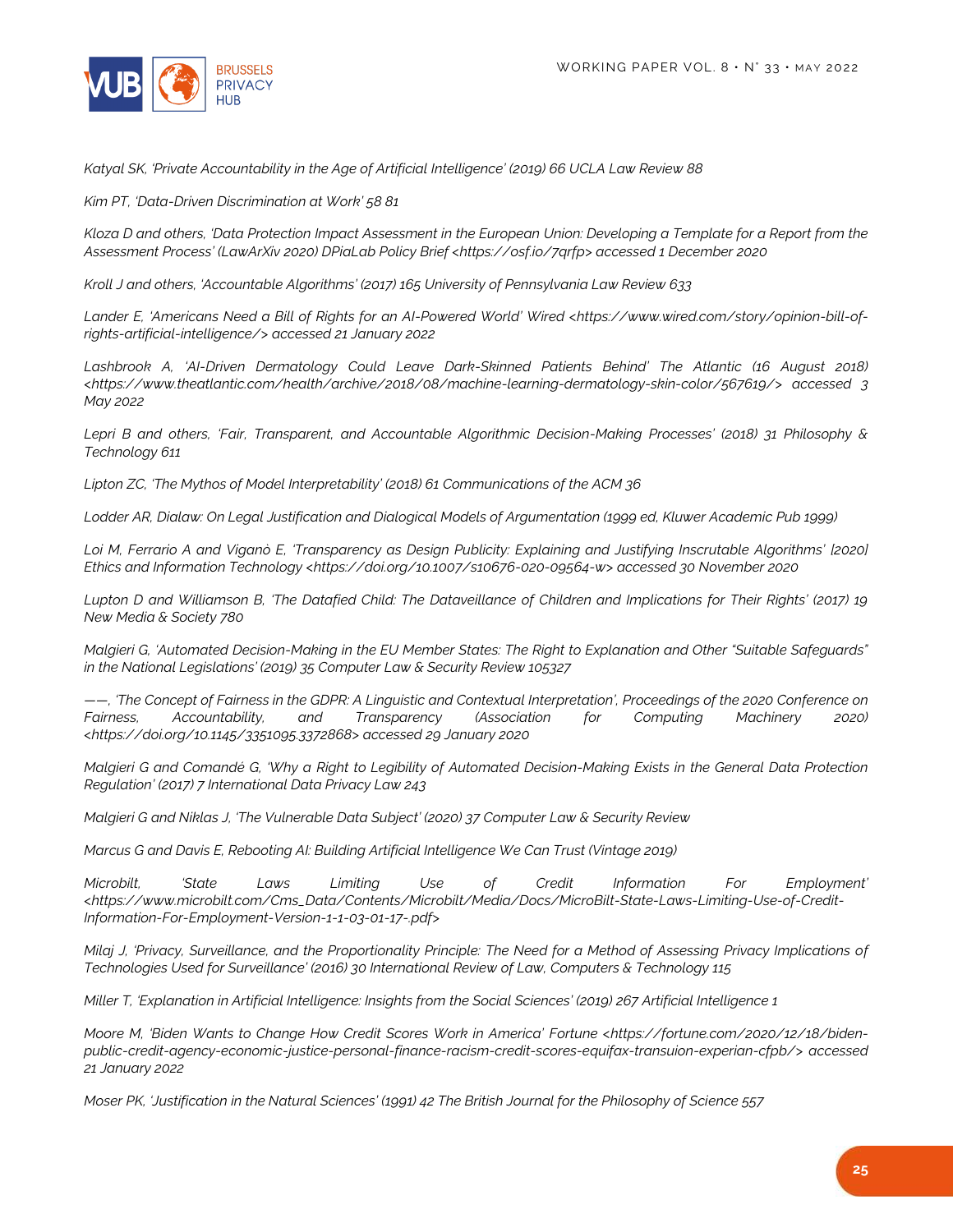

*NYC Commission on Human Rights Legal Enforcement Guidance on the Stop Credit Discrimination in Employment Act, N.Y.C. Admin. Code §§ 8-102(29), 8-107(9)(d), (24); Local Law No. 37 (2015), 'Stop Credit Discrimination in Employment Act: Legal Enforcement Guidance' <https://www1.nyc.gov/site/cchr/law/stop-credit-discrimination-employment-act.page> accessed 21 January 2022*

*Omarova S, 'License to Deal: Mandatory Approval of Complex Financial Products' (2012) 90 Washington University Law Review 064*

*Oprișiu R, 'Reversal of "the Burden of Proof" in Data Protection | Lexology' <https://www.lexology.com/library/detail.aspx?g=e9e8c734-23d9-41bb-a723-5d664b3c86cc> accessed 29 November 2020*

*Pasquale F, The Black Box Society: The Secret Algorithms That Control Money and Information (Harvard Univ Pr 2015)*

*——, 'From Territorial to Functional Sovereignty: The Case of Amazon' [2017] LPE Project <https://lpeproject.org/blog/fromterritorial-to-functional-sovereignty-the-case-of-amazon/> accessed 21 January 2022*

*——, 'When Machine Learning Is Facially Invalid' (2018) 61 Communications of the ACM 25*

*——, New Laws of Robotics: Defending Human Expertise in the Age of Ai (Belknap Pr 2020)*

*——, 'Preventing a Posthuman Law of Freedom of Expression' in David E Pozen (ed), The Perilous Public Square: Structural Threats to Free Expression Today (Columbia University Press 2020)*

*——, 'Licensure as Data Governance' [2021] Knight First Amendment Institute at Columbia University <https://knightcolumbia.org/content/licensure-as-data-governance> accessed 21 January 2022*

Pasquale F and Cashwell G, 'Prediction, Persuasion, and the Jurisprudence of Behaviorism' [2018] Faculty Scholarship *<https://digitalcommons.law.umaryland.edu/fac\_pubs/1604>*

*Pasquale F and Malgieri G, 'Opinion | If You Don't Trust A.I. Yet, You're Not Wrong' The New York Times (30 July 2021) <https://www.nytimes.com/2021/07/30/opinion/artificial-intelligence-european-union.html> accessed 21 January 2022*

*Pear R, 'On Disability and on Facebook? Uncle Sam Wants to Watch What You Post' The New York Times (10 March 2019) <https://www.nytimes.com/2019/03/10/us/politics/social-security-disability-trump-facebook.html> accessed 21 January 2022*

*Petkova B and Hacker P, 'Reining in the Big Promise of Big Data: Transparency, Inequality, and New Regulatory Frontiers' [2016] Lecturer and Other Affiliate Scholarship Series <https://digitalcommons.law.yale.edu/ylas/13>*

*Press release, 'Brown Releases New Proposal That Would Protect Consumers' Privacy from Bad Actors | U.S. Senator Sherrod Brown of Ohio' <https://www.brown.senate.gov/newsroom/press/release/brown-proposal-protect-consumers-privacy> accessed 21 January 2022*

*Price WN, Gerke S and Cohen IG, 'Potential Liability for Physicians Using Artificial Intelligence' (2019) 322 JAMA 1765*

*Ramamurthy KN and others, 'Model Agnostic Multilevel Explanations' <https://arxiv.org/abs/2003.06005v1> accessed 25 March 2020*

*Roig A, 'Safeguards for the Right Not to Be Subject to a Decision Based Solely on Automated Processing (Article 22 GDPR)' (2018) 8 European Journal of Law and Technology <http://ejlt.org/article/view/570> accessed 15 January 2019*

*Rudin C, 'Stop Explaining Black Box Machine Learning Models for High Stakes Decisions and Use Interpretable Models Instead' (2019) 1 Nature Machine Intelligence 206*

*Schermer BW, Custers B and van der Hof S, 'The Crisis of Consent: How Stronger Legal Protection May Lead to Weaker Consent in Data Protection' (2014) 16 Ethics and Information Technology 171*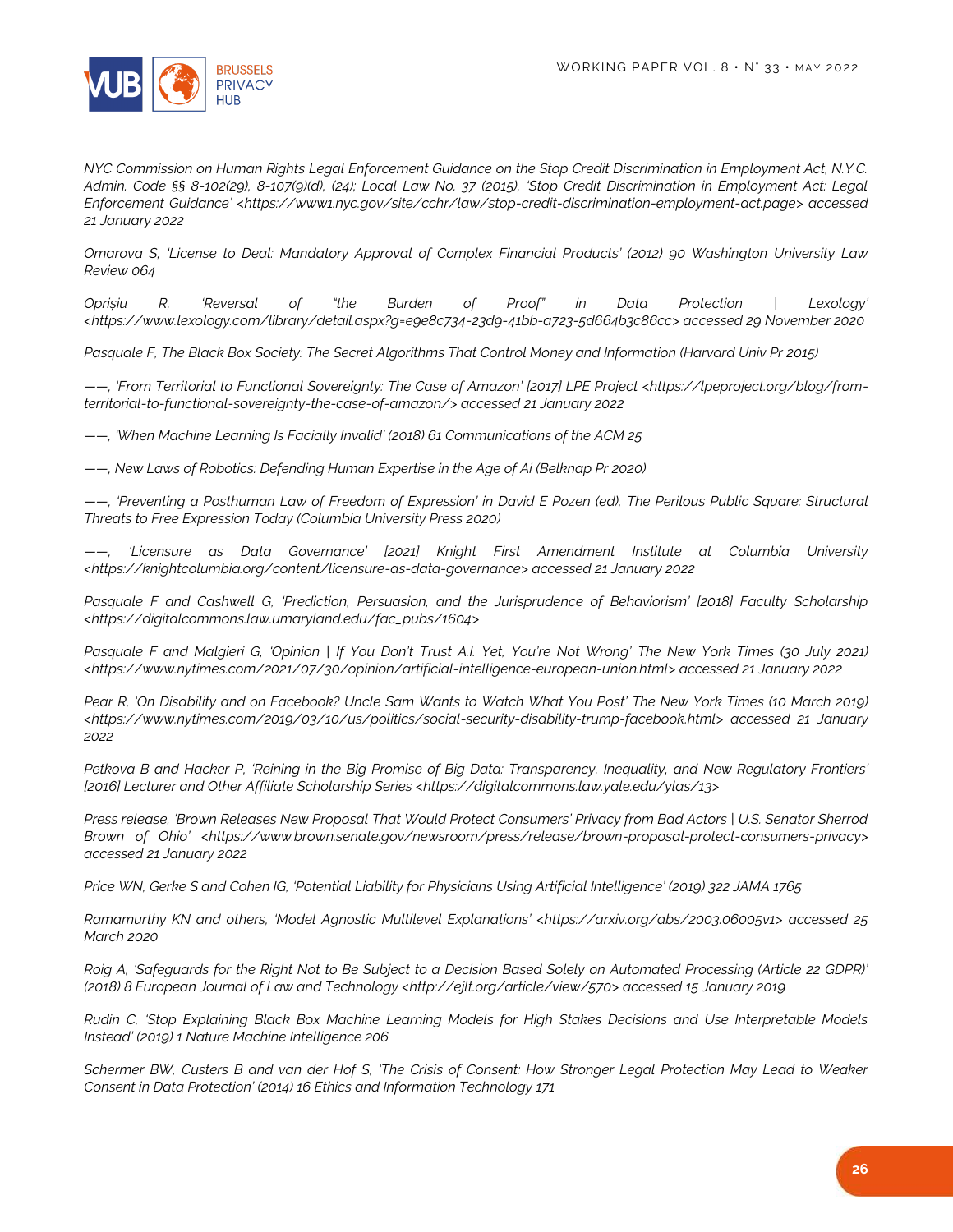

*Schwartz PM, 'Free Speech vs. Information Privacy: Eugene Volokh's First Amendment Jurisprudence' (2000) 52 Stanford Law Review 1559*

*Selbst AD, 'Disparate Impact in Big Data Policing' (2018) 52 Georgia Law Review 109*

*Selbst AD and Powles J, 'Meaningful Information and the Right to Explanation' (2017) 7 International Data Privacy Law 233*

*Smith JC, Justification and Excuse in the Criminal Law (Stevens 1989)*

*Stead B, Chair N and Kloss L, 'Health Information Privacy Beyond HIPAA: A Framework for Use and Protection' 21*

*'The Biden Plan for Investing in Our Communities through Housing' (Joe Biden for President: Official Campaign Website) <https://joebiden.com/housing/> accessed 21 January 2022*

*Tilly C, Why? (2008) <https://press.princeton.edu/books/paperback/9780691136486/why> accessed 21 January 2022*

*Topol E, Deep Medicine: How Artificial Intelligence Can Make Healthcare Human Again (Illustrated edition, Basic Books 2019)*

*'Translation: Internet Information Service Algorithmic Recommendation Management Provisions – Effective March 1, 2022' (DigiChina) <https://digichina.stanford.edu/work/translation-internet-information-service-algorithmic-recommendationmanagement-provisions-effective-march-1-2022/> accessed 21 January 2022*

*Traub A, 'Establish a Public Credit Registry' Demos <https://www.demos.org/policy-briefs/establish-public-credit-registry> accessed 21 January 2022*

*Tutt A, 'An FDA for Algorithms' (2017) 69 Administrative Law Review 83*

*Tyler TR, 'Procedural Justice, Legitimacy, and the Effective Rule of Law' (2003) 30 Crime and Justice 283*

*Veale M and Borgesius FZ, 'Demystifying the Draft EU Artificial Intelligence Act — Analysing the Good, the Bad, and the Unclear Elements of the Proposed Approach' (2021) 22 Computer Law Review International 97*

*Veale M and Edwards L, 'Clarity, Surprises, and Further Questions in the Article 29 Working Party Draft Guidance on Automated Decision-Making and Profiling' (2018) 34 Computer Law & Security Review 398*

*Venkataramakrishnan S, 'Top Researchers Condemn "Racially Biased" Face-Based Crime Prediction' Financial Times (24 June 2020) <https://www.ft.com/content/aaa9e654-c962-46c7-8dd0-c2b4af932220> accessed 21 January 2022*

*Viljoen S, 'A Relational Theory of Data Governance' [2021] The Yale Law Journal 82*

*Wachter S, 'Affinity Profiling and Discrimination by Association in Online Behavioural Advertising' (2019) 35 Berkeley Technology Law Journal <https://papers.ssrn.com/abstract=3388639> accessed 2 June 2019*

*Wachter S and Mittelstadt B, 'A Right to Reasonable Inferences: Re-Thinking Data Protection Law in the Age of Big Data and AI' (2019) 2 Columbia Business Law Review <https://papers.ssrn.com/abstract=3248829> accessed 18 December 2018*

*Wachter S, Mittelstadt B and Russell C, 'Counterfactual Explanations without Opening the Black Box: Automated Decisions and the GDPR' [2018] Harvard Journal of Law & Technology <http://arxiv.org/abs/1711.00399> accessed 16 September 2019*

*Weaver JF, 'Why Robots Deserve Free Speech Rights' [2018] Slate <https://slate.com/technology/2018/01/robots-deservea-first-amendment-right-to-free-speech.html> accessed 21 January 2022*

*White RW, Doraiswamy PM and Horvitz E, 'Detecting Neurodegenerative Disorders from Web Search Signals' (2018) 1 npj Digital Medicine 1*

*Zook M and others, 'Ten Simple Rules for Responsible Big Data Research' (2017) 13 PLOS Computational Biology e1005399*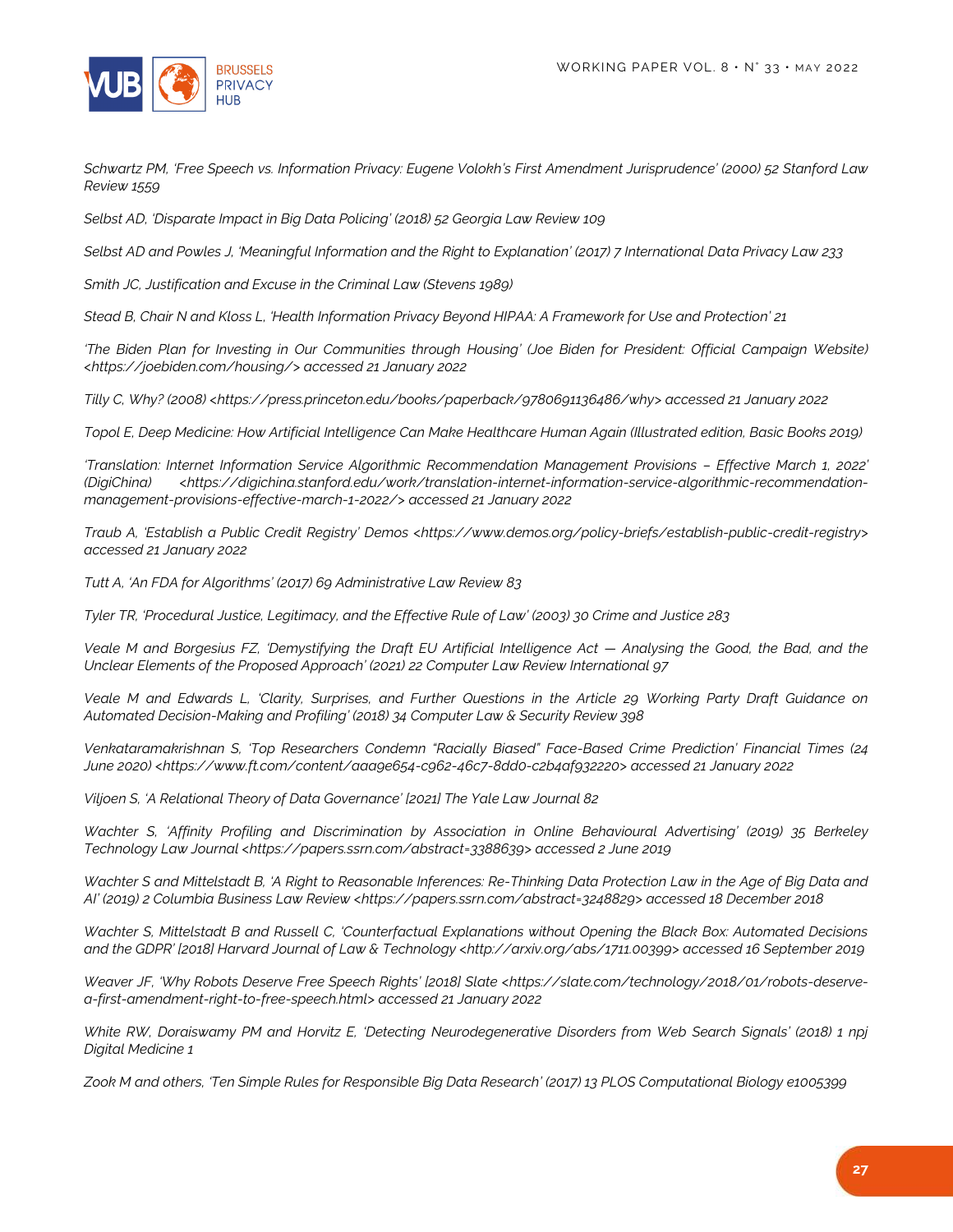

## **The Brussels Privacy Hub Working Papers series**

The Brussels Privacy Hub Working Papers are intended to circulate research in progress for comment and discussion. The Working Papers focus on all areas of data protection and privacy research and can contain empirical research on privacy issues and analytical work on privacy governance and regulation in the EU; global flows of data; reconciling law enforcement and privacy interests; privacy challenges posed by new technologies; comparative research on privacy in different regions; jurisprudential issues of privacy protection; and many others.

Available at https://brusselsprivacyhub.com/working-papers/

Editorial Board: Paul De Hert and Christopher Kuner

Contact[: info@brusselsprivacyhub.eu](mailto:info@brusselsprivacyhub.eu)

**N°1 "**The data protection regime applying to the inter-agency cooperation and future architecture of the EU criminal justice and law enforcement area" (November 2014) by Paul De Hert and Vagelis Papakonstantinou (35 pages)

**N°2** "The new cloud computing ISO/IEC 27018 standard through the lens of the EU legislation on data protection" (November 2014) by Paul de Hert, Vagelis Papakonstantinou, Irene Kamara (25 pages)

N°3 "Towards efficient cooperation between supervisory authorities in the area of data privacy law" (October 2015) by Dariusz Kloza, Antonella Galetta (24 pages)

**N°4** "The data protection regime in China" (November 2015) by Paul De Hert and Vagelis Papakonstantinou (30 pages)

**N°5** "The right to privacy and personal data protection in Brazil: time for internet privacy rights?" (February 2016) by Vinícius Borges Fortes (23 pages)

**N°6** "Permissions and Prohibitions in Data Protection Jurisdiction" (May 2016) by Mistale Taylor (25 pages)

**N°7** "Structure and Enforcement of Data Privacy Law in South Korea" (October 2016) by Haksoo Ko, John Leitner, Eunsoo Kim and Jong-Gu Jung (20 pages)

**N°8** "The "Right to be Forgotten" and Search Engine Liability" (December 2016) by Hiroshi Miyashita (15 pages)

**N°9** "European Human Rights, Criminal Surveillance, and Intelligence Surveillance: Towards "Good Enough" Oversight, Preferably but Not Necessarily by Judges" (March 2017) by Gianclaudio Malgieri and Paul De Hert (25 pages)

**N°10** "Does Technology Drive Law? The Dilemma of Technological Exceptionalism in Cyberlaw" (July 2017) by Meg Leta Jones, JD, PhD (31 pages)

N°11 "The Microsoft Ireland case and the cyberspace sovereignty trilemma. Post-territorial technologies and companies question territorial state sovereignty and regulatory state monopolies" (July 2018) by Paul De Hert and Johannes Thumfart (27 pages)

**N°12** "Understanding the balancing act behind the legitimate interest of the controller ground: a pragmatic approach" (August 2018) by Irene Kamara and Paul De Hert (35 pages)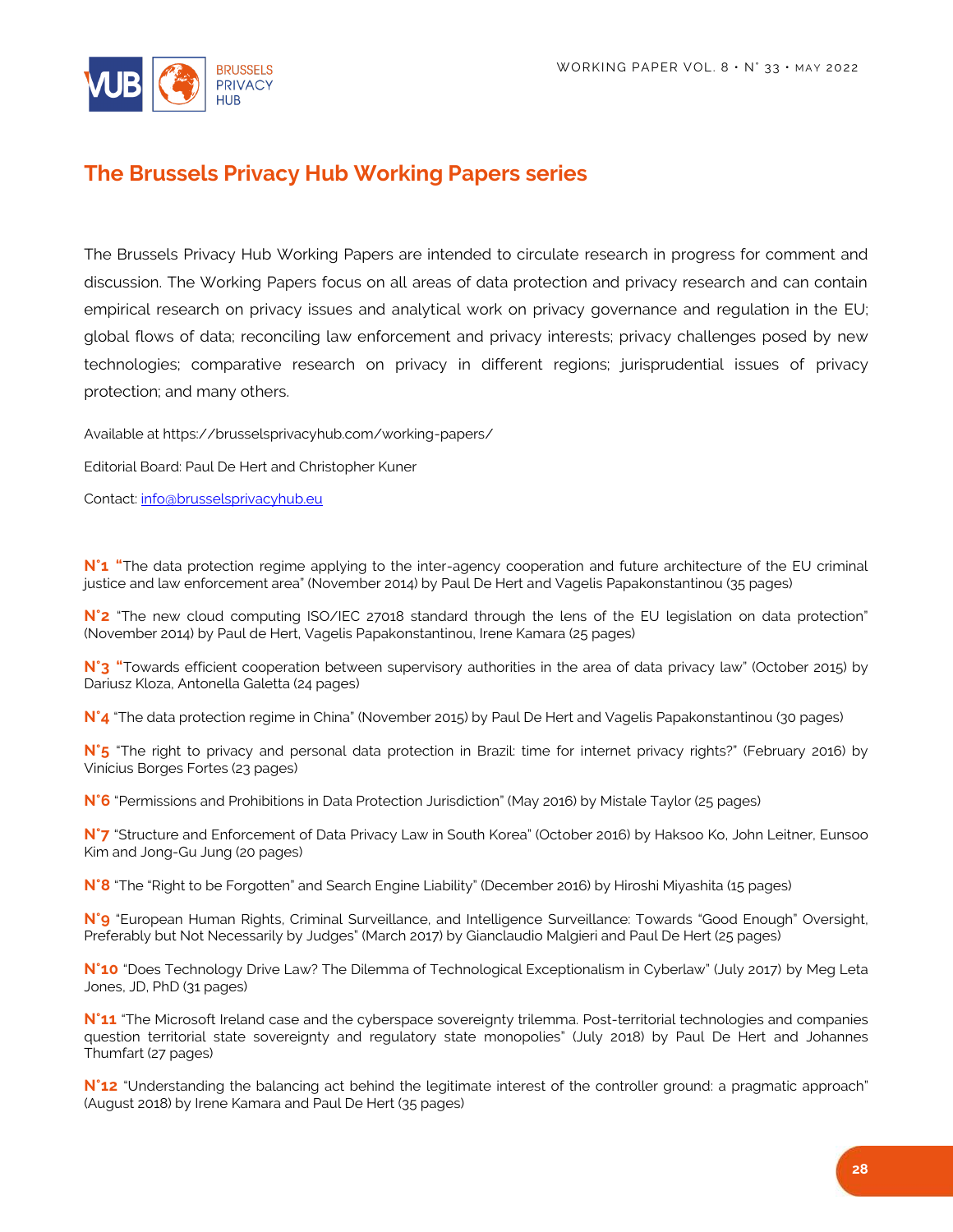

N°13<sup></sup> "Big data analytics by telecommunications operators and the draft ePrivacy Regulation" (September 2018) by Vagelis Papakonstantinou and Paul de Hert (13 pages)

**N°14** "Enforcement in Indonesia Data Privacy Laws: The 2018 Facebook-Cambridge Analytica scandal as a case study" (October 2018) by Anbar Jayadi (21 pages)

**N°15** "Belgium, Courts, Privacy and Data Protection. An inventory of Belgian case law from the pre-GDPR regime (1995- 2015)." (January 2019) by Paul De Hert (34 pages)

**N°16** Big data analytics in electronic communications: A reality in need of granular regulation (even if this includes an interim period of no regulation at all) (June 2019) by Vagelis Papakonstantinou and Paul de Hert (25 pages)

**N°17** Data Localisation: Deconstructing myths and suggesting a workable model for the future. The cases of China and the EU (September 2019) by Author: Yanqing Hong, Senior Fellow, Law and Development Institute, Peking University of China, Edited by Vagelis Papakonstantinou, Brussels Privacy Hub (31 pages)

**N°18** Challenging algorithmic profiling: The limits of data protection and anti-discrimination in responding to emergent discrimination (January 2020) by Dr Monique Mann and Professor Tobias Matzner (18 pages)

N°19 Access to the Internet in the EU: a policy priority, a fundamental, a human right or a concern for eGovernment? (February 2020) by Lina Jasmontaite and Paul de Hert (23 pages)

**N°20** The Proposed ePrivacy Regulation: The Commission's and the Parliament's Drafts at a Crossroads? (March 2020) by Elena Gil González, Paul De Hert & Vagelis Papakonstantinou (31 pages)

**N°21** Article 8 ECHR compliant and foreseeable surveillance: the ECtHR's expanded legality requirement copied by the CJEU. A discussion of European surveillance case law (April 2020) by Paul De Hert & Gianclaudio Malgieri (42 pages)

**N°22** The "Ethification" of Privacy and Data Protection Law in the European Union. The Case of Artificial Intelligence (May 2020) by Niels van Dijk and Simone Casiraghi (23 pages)

**N°23** Logic and Key Points of China's Cybersecurity Review Measures (June 2020) by Yanqing Hong, Senior Fellow, Law and Development Institute, Peking University of China, Edited by Vagelis Papakonstantinou, Brussels Privacy Hub (9 pages)

**N°24** Individuation: re-imagining data privacy laws to protect against digital harms (July 2020) by Anna Johnston (22 pages)

**N°25** The Dark Side of the MOOC? The Rise of EdTech in Times of COVID-19: A Data Protection Challenge for Universities (August 2020) by Jonas Botta (16 pages)

**N°26** European Law Enforcement and US Data Companies: A Decade of Cooperation Free from Law (September 2020) by Angela Aguinaldo and Paul De Hert (16 pages)

**N°27** Fashion ID and Decisively Influencing Facebook Plugins: A Fair Approach to Single and Joint Controllership (June 2021) by Paul De Hert and Georgios Bouchagiar (24 pages)

**N°28** Adding and removing elements of the proportionality and necessity test to achieve desired outcomes. Breyer and the necessity to end anonymity of cell phone users (September 2021) by Paul De Hert and Georgios Bouchagiar (26 pages)

**N°29** Facial recognition, visual and biometric data in the US. Recent, promising developments to regulate intrusive technologies (October 2021) by Paul De Hert and Georgios Bouchagiar (46 pages)

**N°30** Necessity knows no law in contaminated times: the rule of law under pandemic police and pandemic legislation' ('Nood breekt wet in besmette tijden: de rechtsstatelijkheid van de pandemiepolitie en pandemiewetgeving') (November 2021) by Paul De Hert (33 pages)